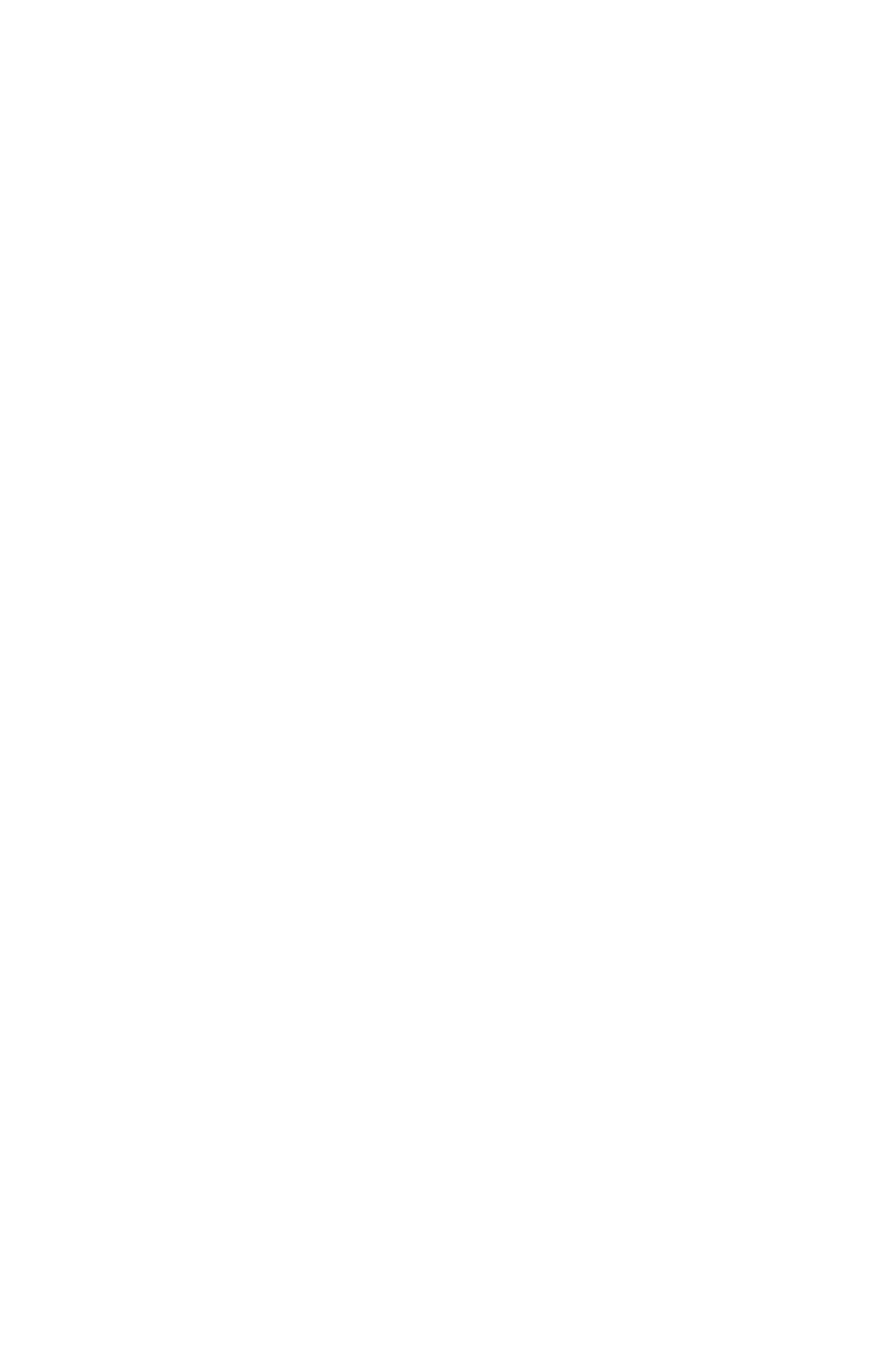Cherie's Story "New Age Comes to an End" By: Cherie Sheridan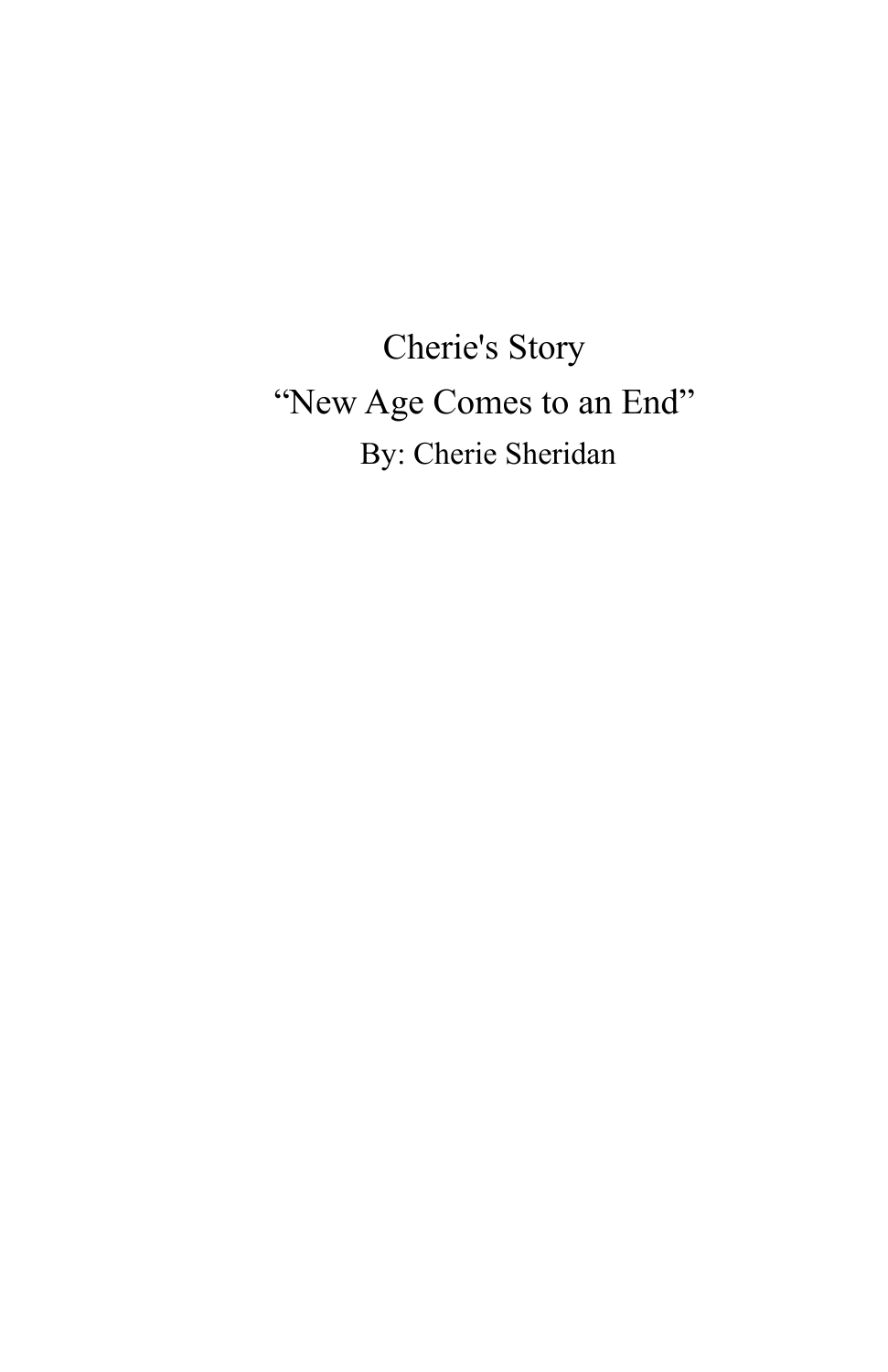Second Edition 2013 All Rights Reserved Copyright © 1998

This book or parts thereof may not be reproduced in any form without prior written permission of the publisher.

All Scripture text is taken from either the King James or New International Versions of the bible as noted.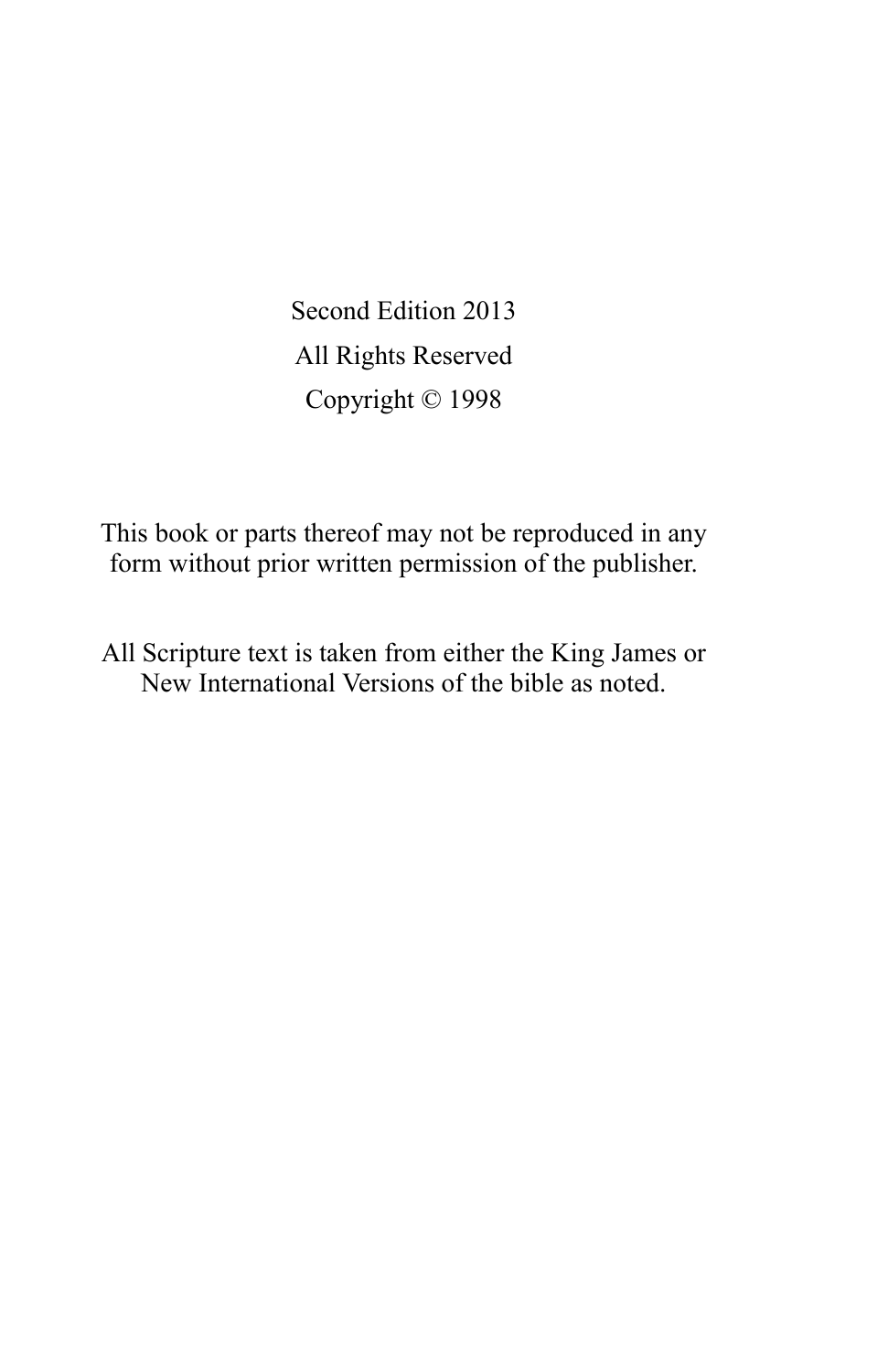A special thanks to…

Pastor Wayne and Viv Donahue faithful servants, who by their prayers and love led me to Jesus.

Also, to all my brothers and sisters in Christ who have endured with me as I continue to grow in God's Grace.

Further thanks goes to Pastor Jonas Clark for his help and advice in the publishing of this book; and Pastor Elvera Baker, Scarlet Nizer, and Karen Ledbetter for their help in editing this book and their encouragement.

Most importantly I want to thank my God. He is my closest friend. He didn't give up on me, even when I did. He has transformed my life and for that I am forever thankful.

Cherie Sheridan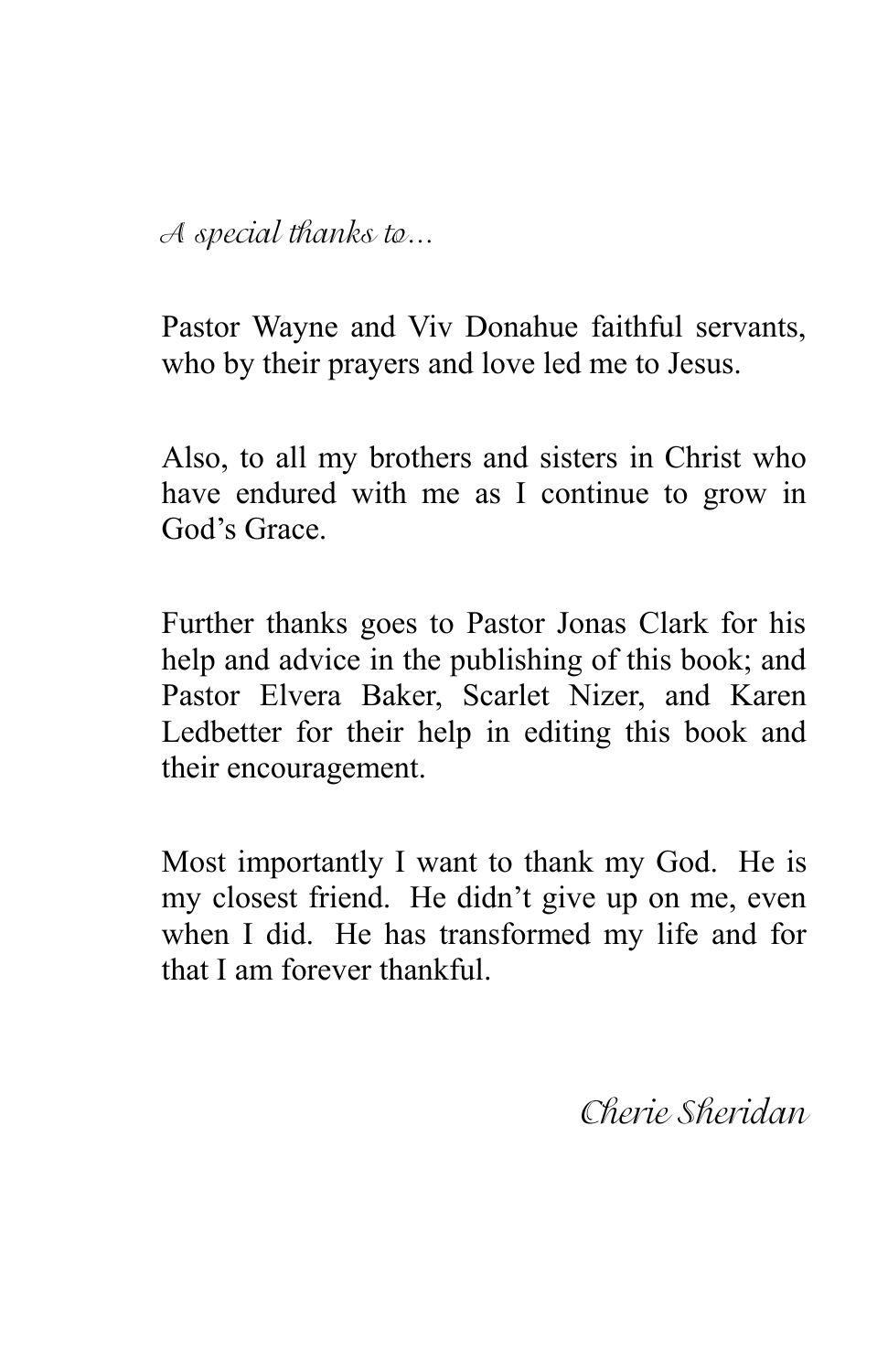## **CONTENTS**

## I. THE LURE

## II. THE DECEPTION

## III. THE DESTRUCTION

## IV. GOD'S SAVING GRACE

## V. A DAY OF DELIVERANCE

## VI. A WORD OF CAUTION

## VII. CONCLUSION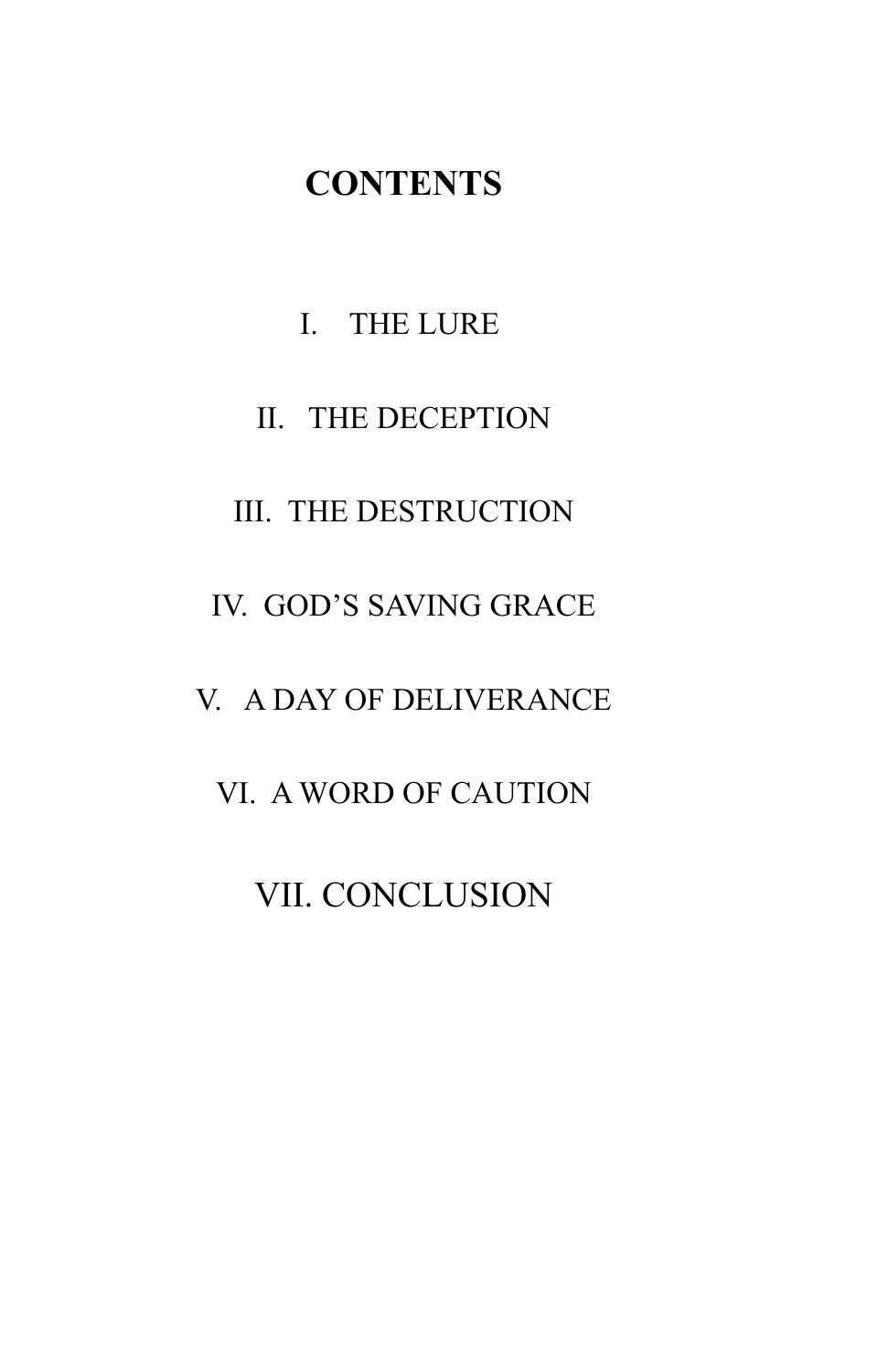A knowledge of the future. Intrigue in the Unknown.

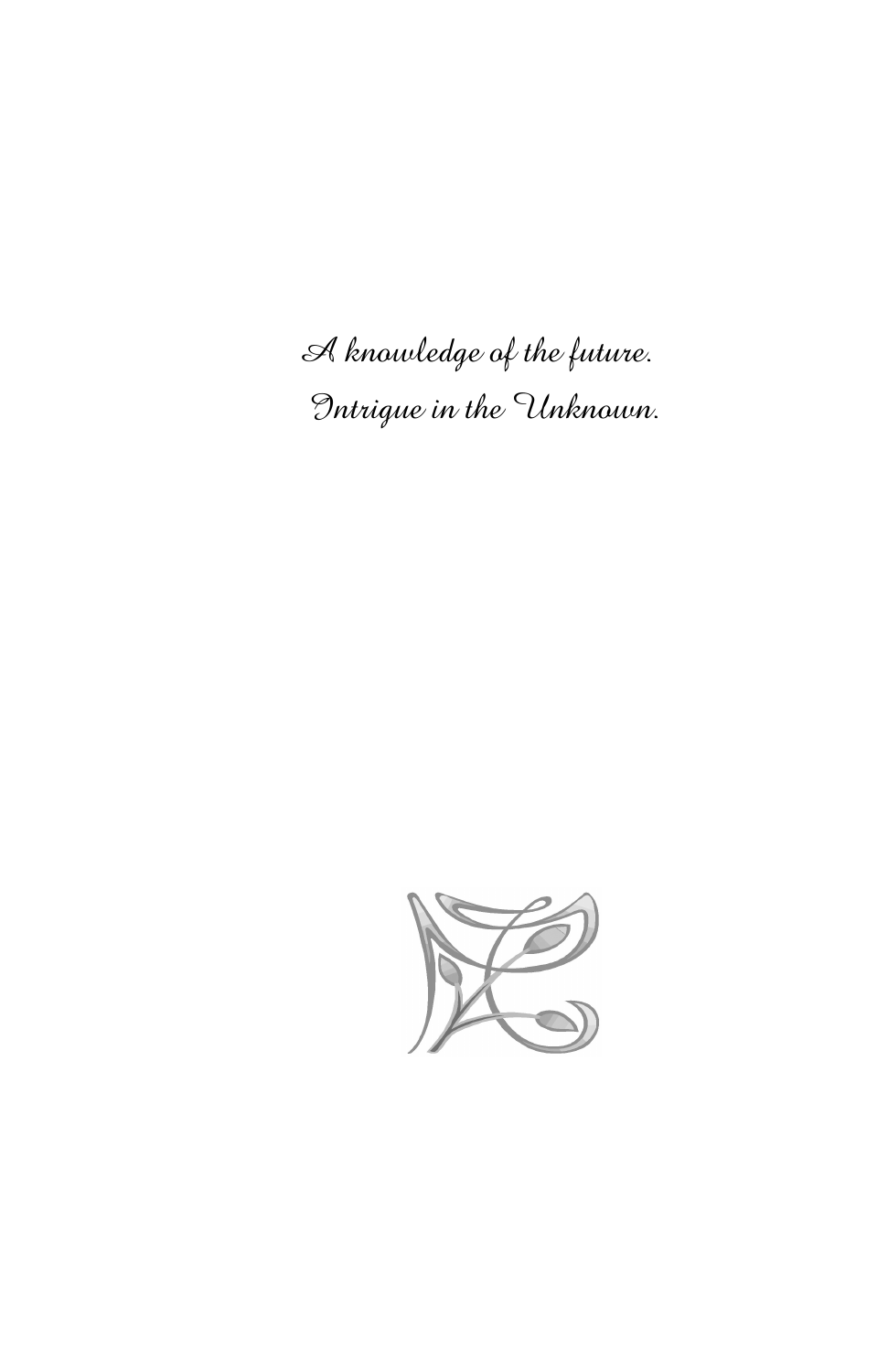## **The Lure**

## Chapter 1

My name is Cherie Sheridan. I was involved in the "occult" for close to 12 years. And it started very gradually.

I came up I the Catholic Church. I went to Catholic school. I would ask questions about God and get answers like, "You've got to have faith". Faith in what? "You've got to believe." Believe in what?

## **It started with simple things.**

My father was interested in stuff like E.S.P. and the Devil's Triangle and Locknest monster. He would get the books. Being an avid reader, I would read all these books. It was those simple things that got me interested in the occult.

As kids we would play the Ouiji board, table tipping and have seances. They were games. But they weren't really games at all, because they opened up the door to the occult in my life. As I grew in the Lord I had found it opened much more than that. Unwittingly, by participating in these things I had open myself for Satan to have access to my life. Unbeknownst to me, I had opened myself up to a realm that would have been better left closed.

Even now, I must say, that the interest in these things came as a manifestation of something else in my life.

## **Hurts and Wounds**

Hurts, wounds, abuses, family curses and the involvement in occult practices by other family relatives is what brought it into my life. There was witchcraft in my heritage and Masonry.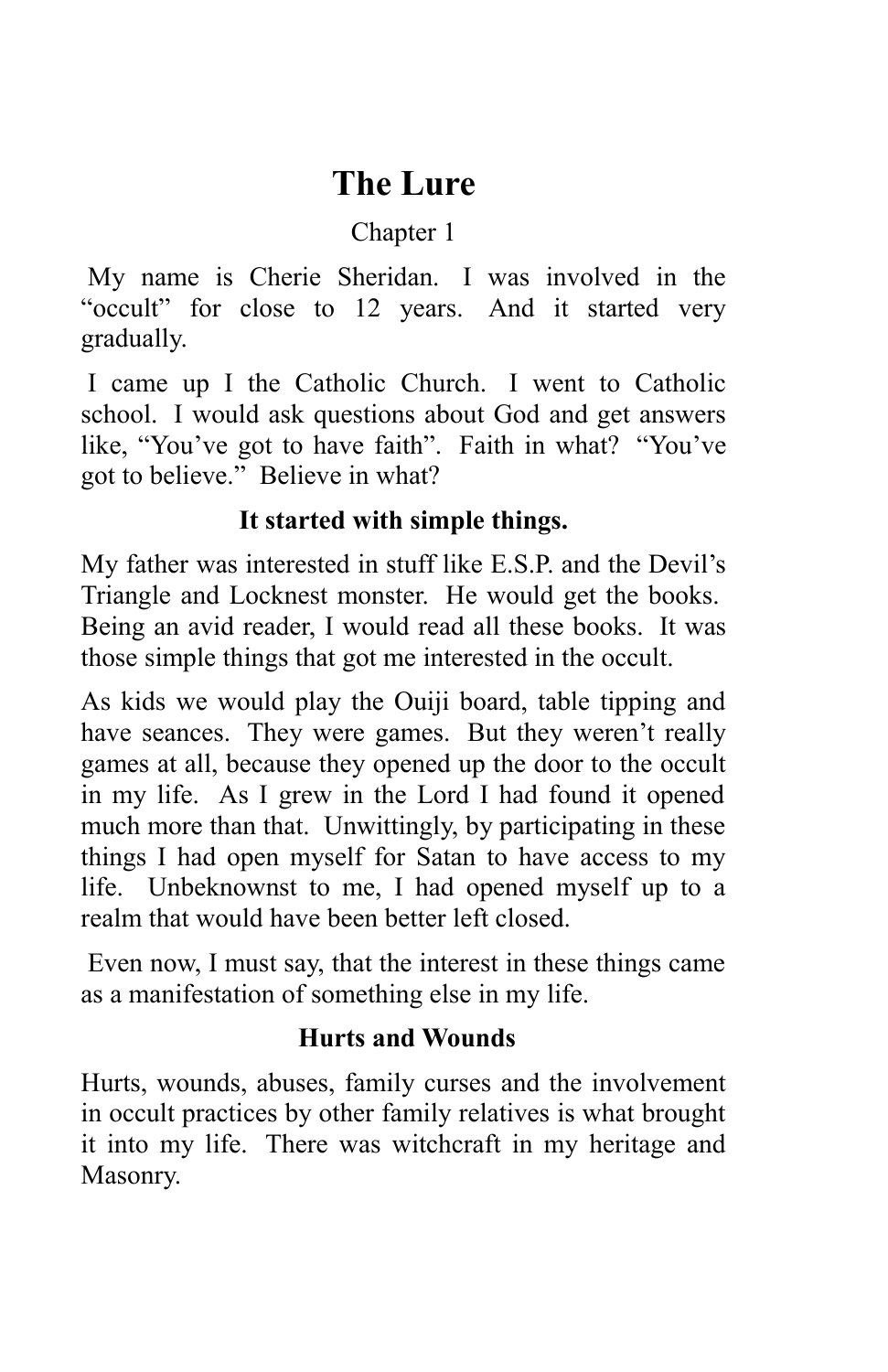Hurts and rejection will cause you to come into other areas. By that I mean, the supernatural, because you're seeking and you are hurting. The devil will use this and send people to you who seem to have the answers you need. The answers they give stroke your wounds, thereby seeming to make you feel better.

As I grew up I started reading more and more about the occult.

## **Satan's Servant**

When I was in eleventh grade I was taught by someone who actually had his picture in a satanic book. He was dressed all in black and had on his pentagram pendant . When one of the kids in the class showed him the picture, he didn't say it wasn't him.

In class he would lead us into discussions about abortion and spirit realms. This was at a time when I was questioning the existence of God. I did not want to deny Him just in case He was real. But I was open, and vulnerable for explanations to the supernatural that I did not get in my earlier years. There could be another place, he said. Other realms.

## **Imagination or Spiritual Sight?**

I was a child I used to see things. When I would tell my mother she would say, "it was the boogie When monster". "That's your imagination or a shadow," she'd say. I didn't know what I saw. I just know I saw it. It was real to me.

That's why it's important not to discount what a child is seeing. Young children don't know enough to make things up, not when they're little, unless they were just watching something they shouldn't have and got into their soul.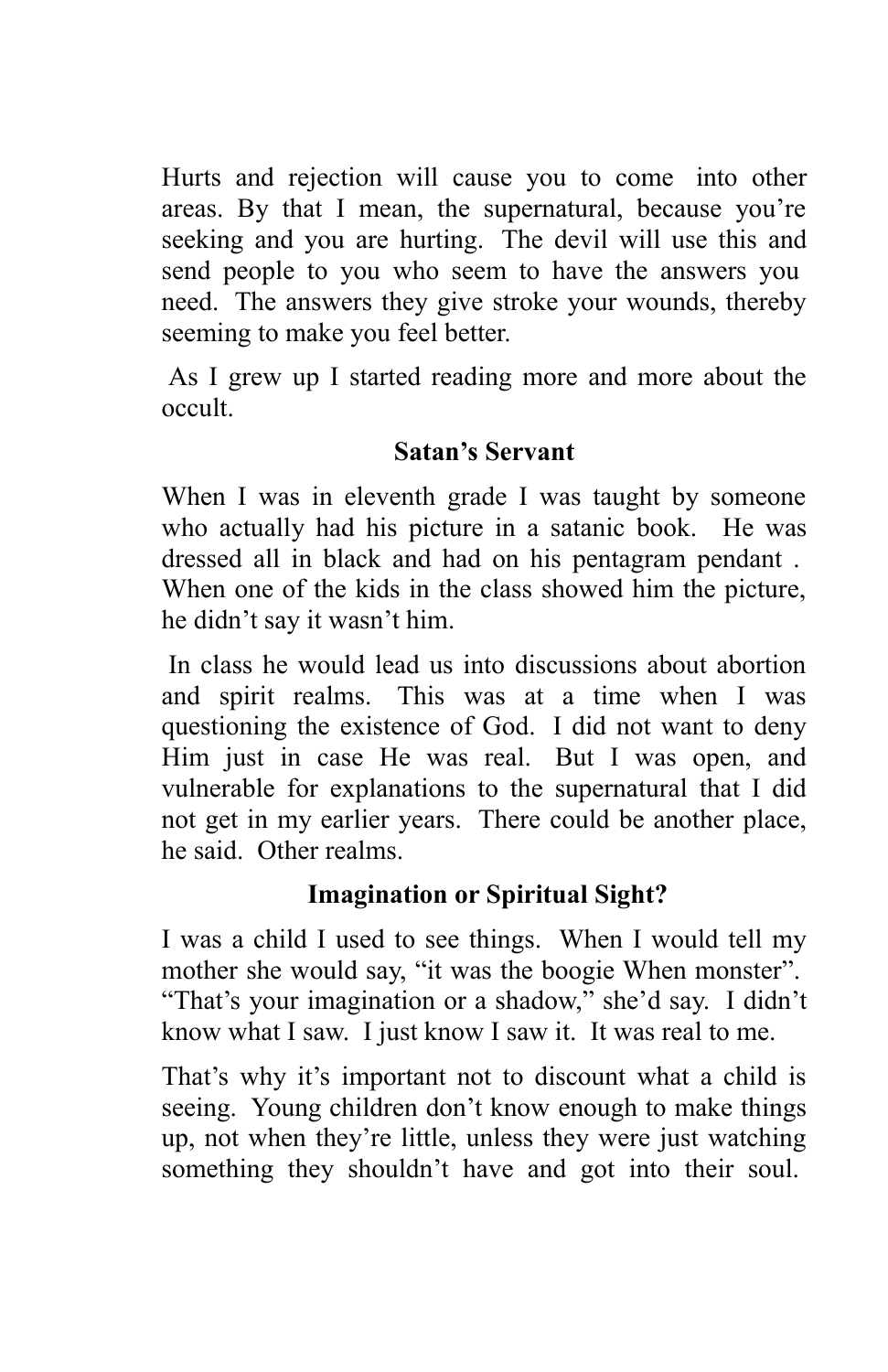Otherwise there may be something there. Back when I was a child they didn't have the programs and cartoons like they have today.

Today many of the cartoons are intentionally targeting the mind of our children. By allowing our children to watch these programs portals, gateways and access is being made into there lives.

Fairy tales, books that we grew up on. Many of them are laden with diabolical intent, knowingly or unknowingly.

I will discuss this more in the next chapter.

## **I stepped in…**

While in class, our teacher would tell us about his behavior when he was mad at home; in his rage he would throw a type writer across the room. All the kids in the class thought that was cool, a teacher in rebellion. But that's not cool. Back then, these things were major door openers that I stepped into.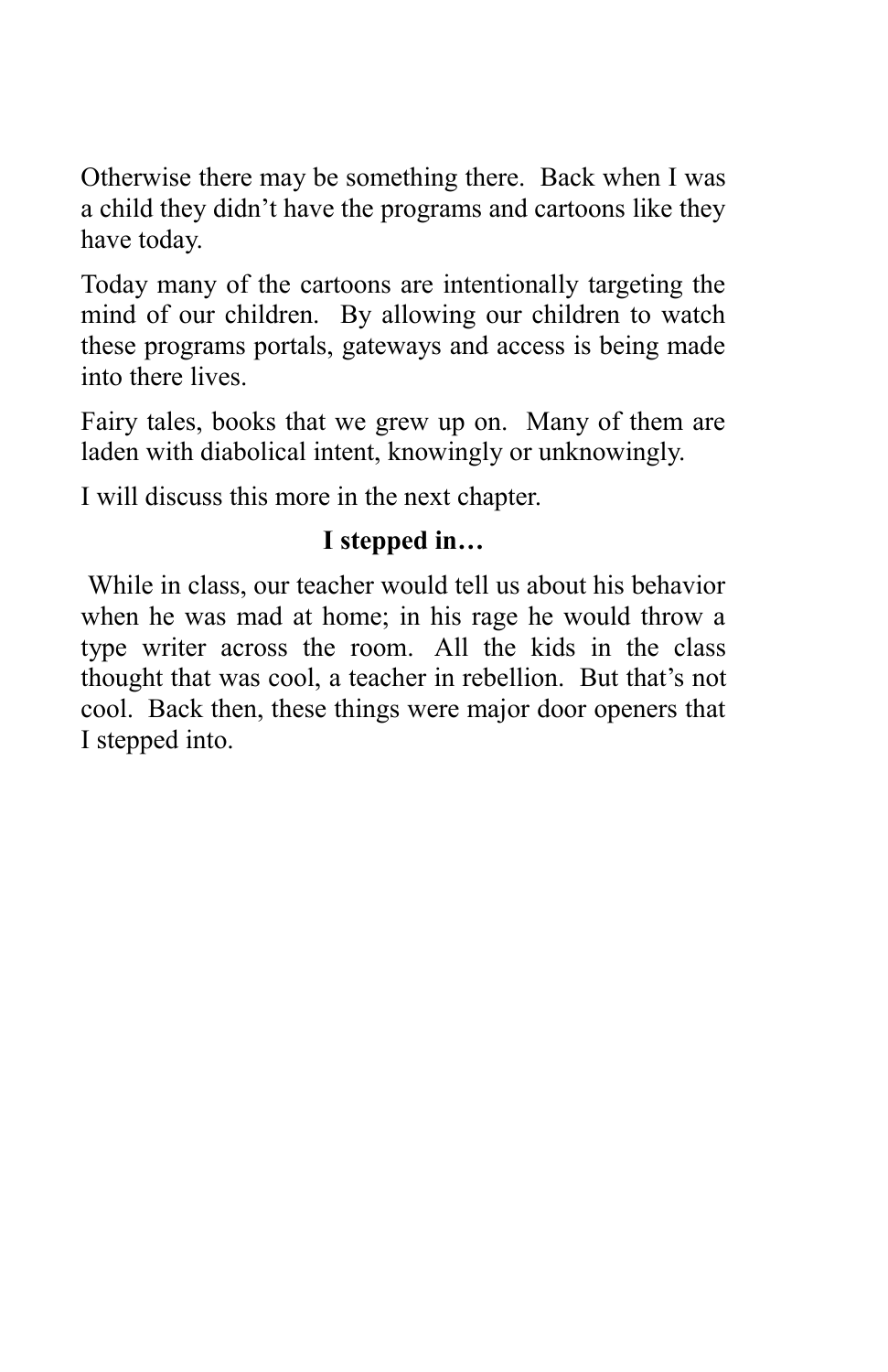"Hidden knowledge only known to you. You think you are better than everyone else. Only specially gifted people have access to this knowledge." CS

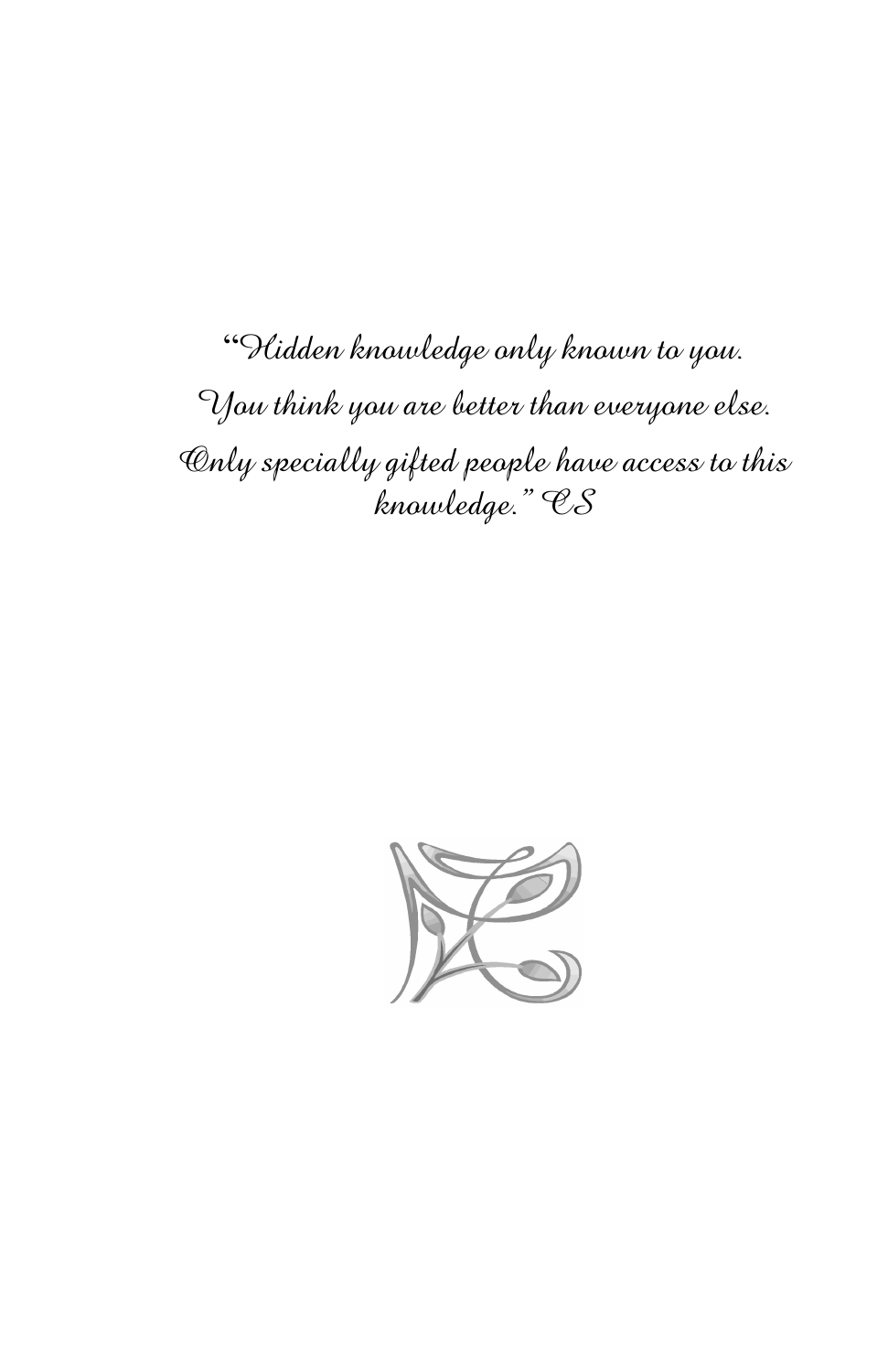## **The Deception**

#### Chapter 2

I started with reading books, then palm reading and reading tarot cards. You do what's around. I started studying astrology. When I started it wasn't as available as it is now. But I was seeking. I started looking for metaphysical shops, books and meetings. Metaphysics is the study of the psychic realm.

I was reading Greek coffee grinds. What's really interesting about all of this is when the other person would read it, the stuff would kind of happen or it would be so magnetizing that it would pull on me to know more and more.

#### **The Setup**

When I went to a psychic, she would tell me a little bit, or it would seem like it was good, but it wasn't really. A psychic can't really tell you about the future. They can tell you what is happening or what has happened in the past because they are dealing with a familiar spirit. The rest of what they tell you are psychic suggestions, or we could call them false prophesies. Many times people place their faith in these suggestions, which are laced with an element of fear. For example: "You're going to meet such and such a person, but be careful of this other person over here." You believe in what you were told, and digest it.

It would become a part of you. When it did you would look for the things you were told to happen, or even help to bring them about. For example, say you were told that you were going to meet a man name David. And that's it. Now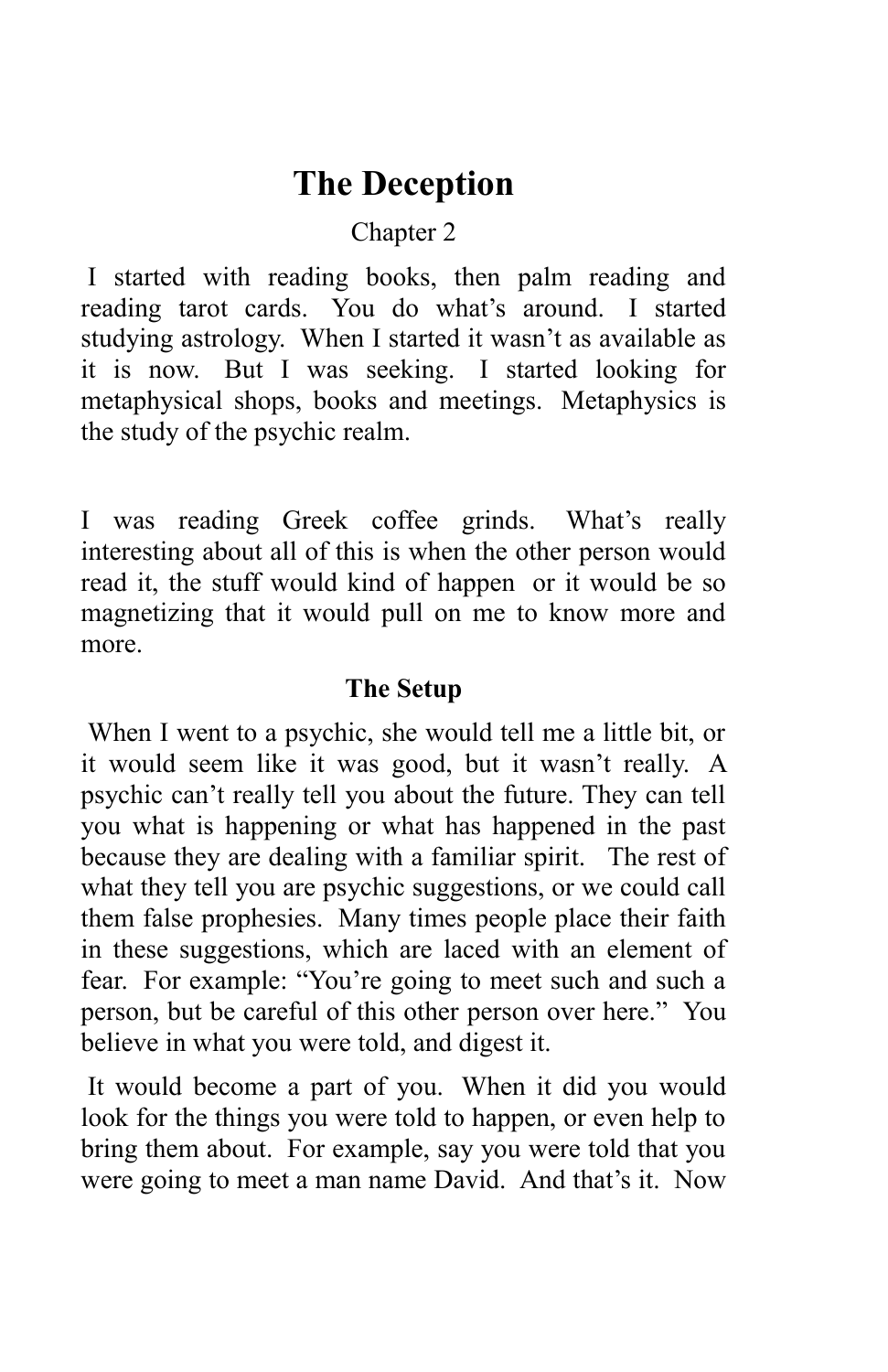you take that word into you and you wait. You look to meet a man named David. Then when you do you allow this person to use and manipulate you. If you had not heard such a word, and you met this same person you would not even give him the time of day. Satan set you up.

The attainment or the hierarchy in the psychic realm is to get to the place where you don't need the tools (tarot cards, astrology charts, crystal balls, etc...), where you can just go direct, where you can allow the spirit to come into you. I got to a place in that where the spirits would literally come in me and trance me out. I would write, and it would sound so beautiful. I would paint and 8x8 painting in an hour while in this trance or open state. I thought, this has to be God. But it wasn't God at all.

I had become a vessel, a living portal or gateway for Satan and his demons to work through. As I would write or paint while in this state I would be releasing a demonic presence into the work. Others that would look upon my work would then become open to the demonic influence I had released. Thus becoming another access way of Satan.

That is how Satan works through, TV, Music, Video games, books, tarot cards...all of it. Your eyes, ears and your senses are access point or gateways into your soul. By opening yourself up to these things you make Satan the gatekeeper to your soul.

## **Sanctification - vs - Separation**

*" Lev 20:26 And ye shall be holy unto me: for I the LORD am holy, and have severed you from other people, that ye should be mine."*

The purpose for God not wanting us to have or be in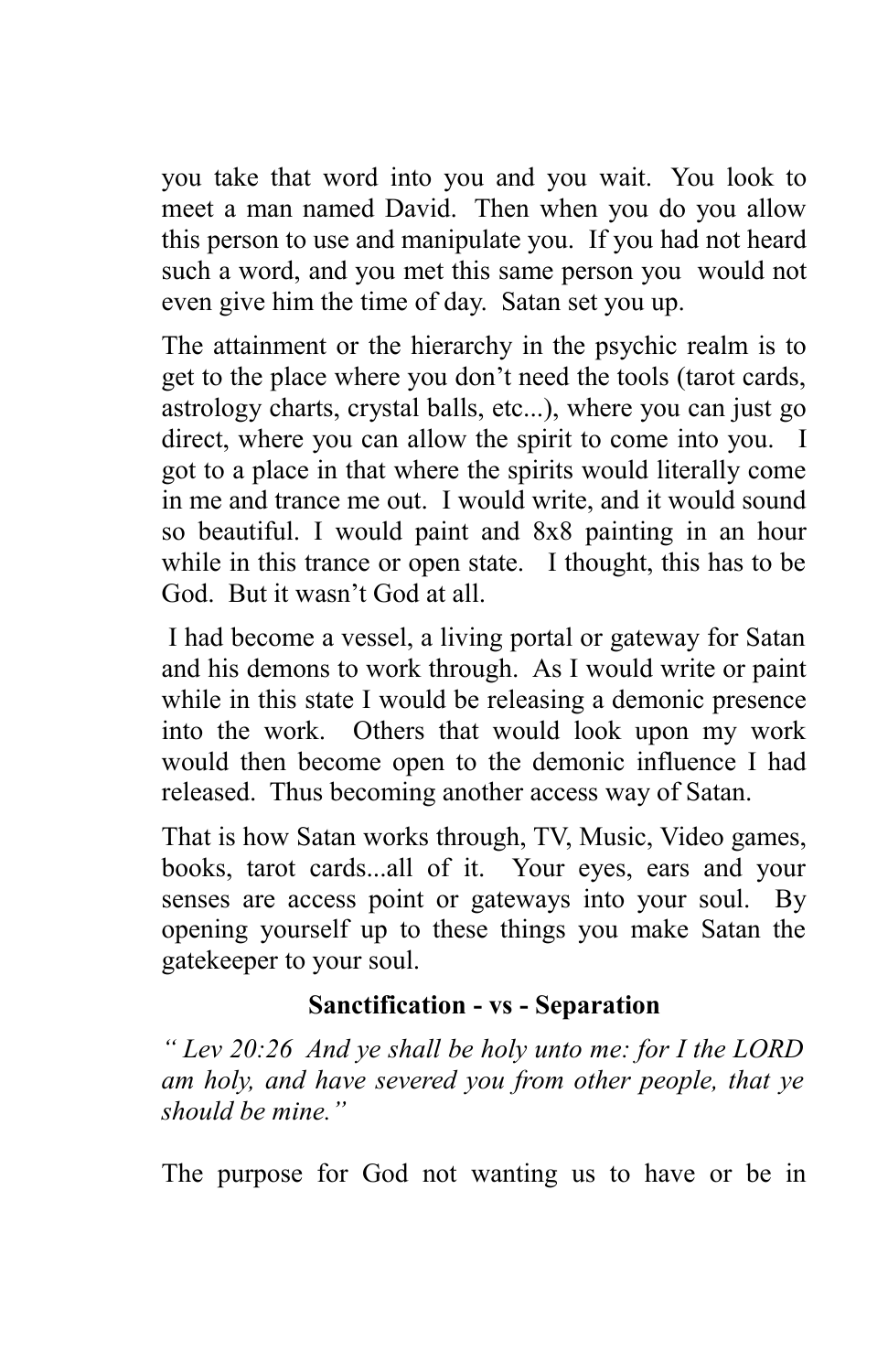associated with those familiar spirits is so that we are sanctified and set apart for Him.

*"Lev 20:27 A man also or woman that hath a familiar spirit, or that is a wizard, shall surely be put to death: they shall stone them with stones: their blood shall be upon them."*

*"Lev 20:6 And the soul that turneth after such as have familiar spirits, and after wizards, to go a whoring after them, I will even set my face against that soul, and will cut him off from among his people."*

But if you look at the next scripture it says:

*"Lev 20:7 Sanctify yourselves therefore, and be ye holy: for I am the LORD your God."*

Now why is it that God does not want us to be involved in the occult? Because it's going to put a separation between us and Him.

We are gates and doors that the King of Glory wants to have access to. If Satan is your gatekeeper that is not going to happen. He has to be deposed of that position. That is were deliverance comes in.

*"Psa 24:7 Lift up your heads, O ye gates; and be ye lift up, ye everlasting doors; and the King of glory shall come in."*

#### **The Price**

The following is a scripture about Saul when he went to the medium.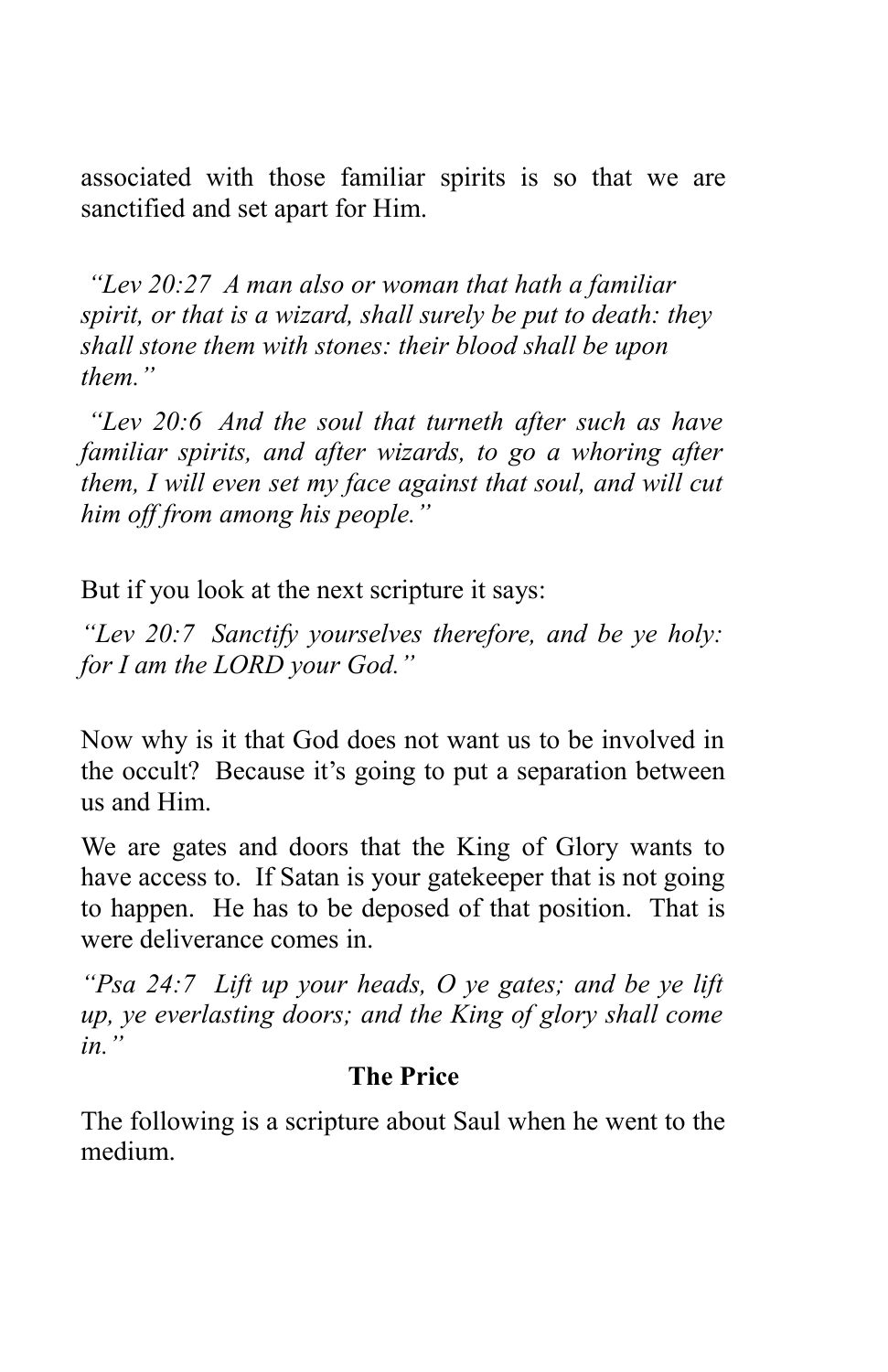*"1 Sam 28:7*

*7 Then said Saul unto his servants, Seek me a woman that hat a familiar spirit, that I may go to her, and inquire of her. And his servants said to him, Behold, there is a woman that hat a familiar spirit at Endor.(KJV)*

*1 Sam 28:8*

*8 And Saul disguised himself, and put on other raiment, and he went, and two men with him, and they came to the woman by night: and he said, I pray thee, divine unto me by the familiar spirit, and bring me him up, whom I shall name unto thee.(KJV)"*

What other raiment did Saul have to put on? He was anointed. He was wearing the anointing because he was anointed king. He had to put on another raiment to go see the false prophet. He had to change clothes. He was laying down his anointing because of that and his disobedience he lost his kingdom.

*1" Sam 28:19*

*19 Moreover the LORD will also deliver Israel with thee into the hand of the Philistines: and tomorrow shalt thou and thy sons be with me: the LORD also shall deliver the host of Israel into the hand of the Philistines.(KJV)*

*1 Sam 28:18*

*Because thou obeyedst not the voice of the LORD, nor executedst his fierce wrath upon Amalek, therefore hath the LORD done this thing unto thee this day. (KJV)"*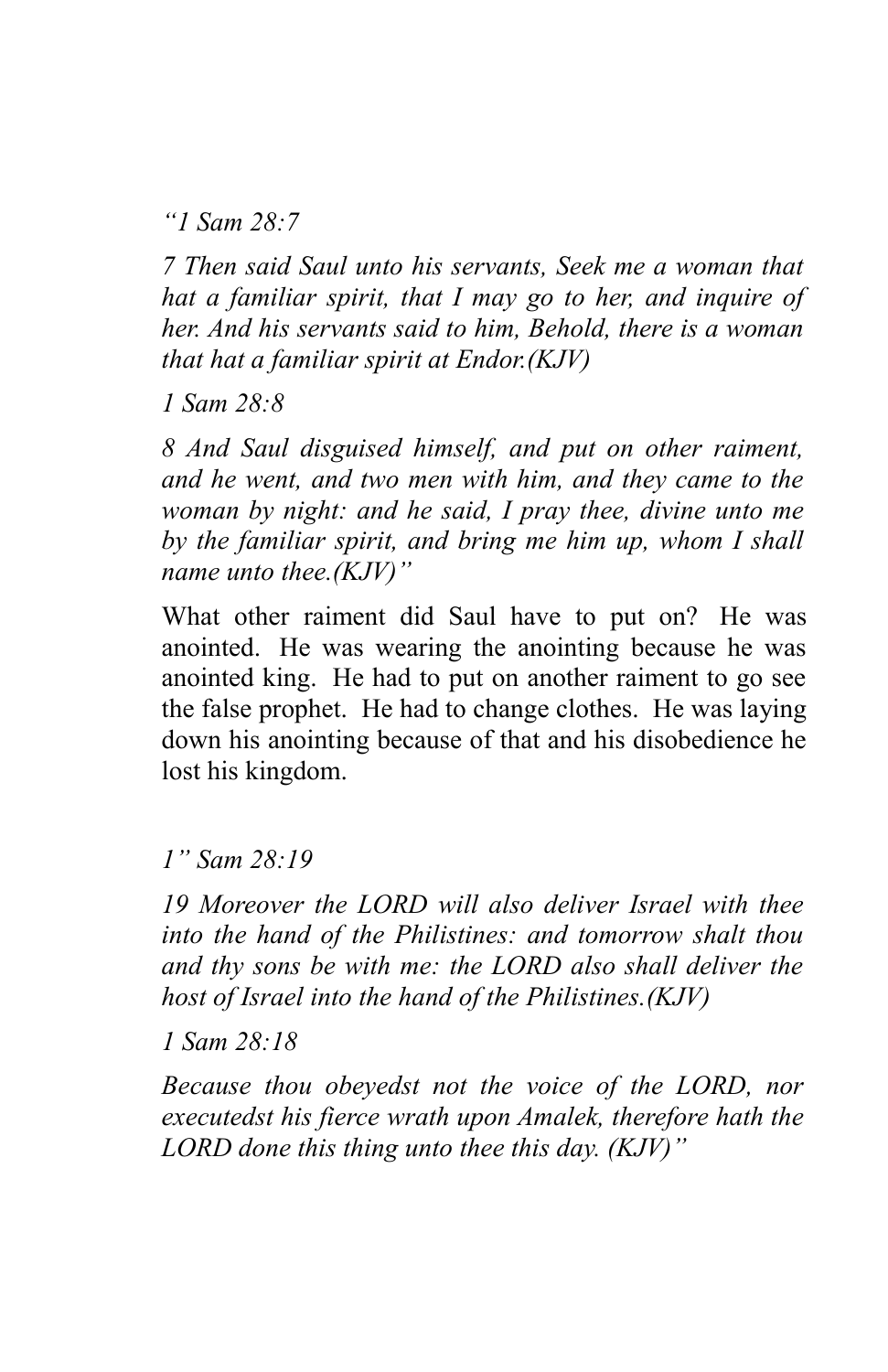There is a price for being involved in the spiritual realm without God.

## **Hidden in Christ**

"*Col 3:3For you died, and your life is now hidden with Christ in God.(NIV)"*

Have you ever read your horoscope? Gone to a psychic? Had your tarot cards read? Done the Ouiji board? The eight ball?

It is so prevalent. Almost everyone has done or been involved with one of these. Those things can only operate with what is familiar. That's why they are called familiar spirits. These familiar spirits use these objects to gain access and entrance into our lives.

(If you have ever used or participated with any of these things, don't wait. Repent right know for your involvement. Ask God to shut all the demonic portals and pathways that have been opened into your life through these things.

If you are not sure what to say pray this. "Father God, I repent for my involvement in any and all occult practices. Please forgive me and wash me afresh with the blood of Jesus." (Jesus must be your Lord for this to be effective.)

Now take authority over the open portals. "In the name of Jesus, I take authority over all open demonic portals, gates, doors and access ways into my life. I close them now! I decree that I dwell in the Secret Place of the Most High God and abide under the shadow of the Almighty. Amen" )

They don't know the hidden things that are in you, for what truly is your calling is hidden in Christ. Only Christ knows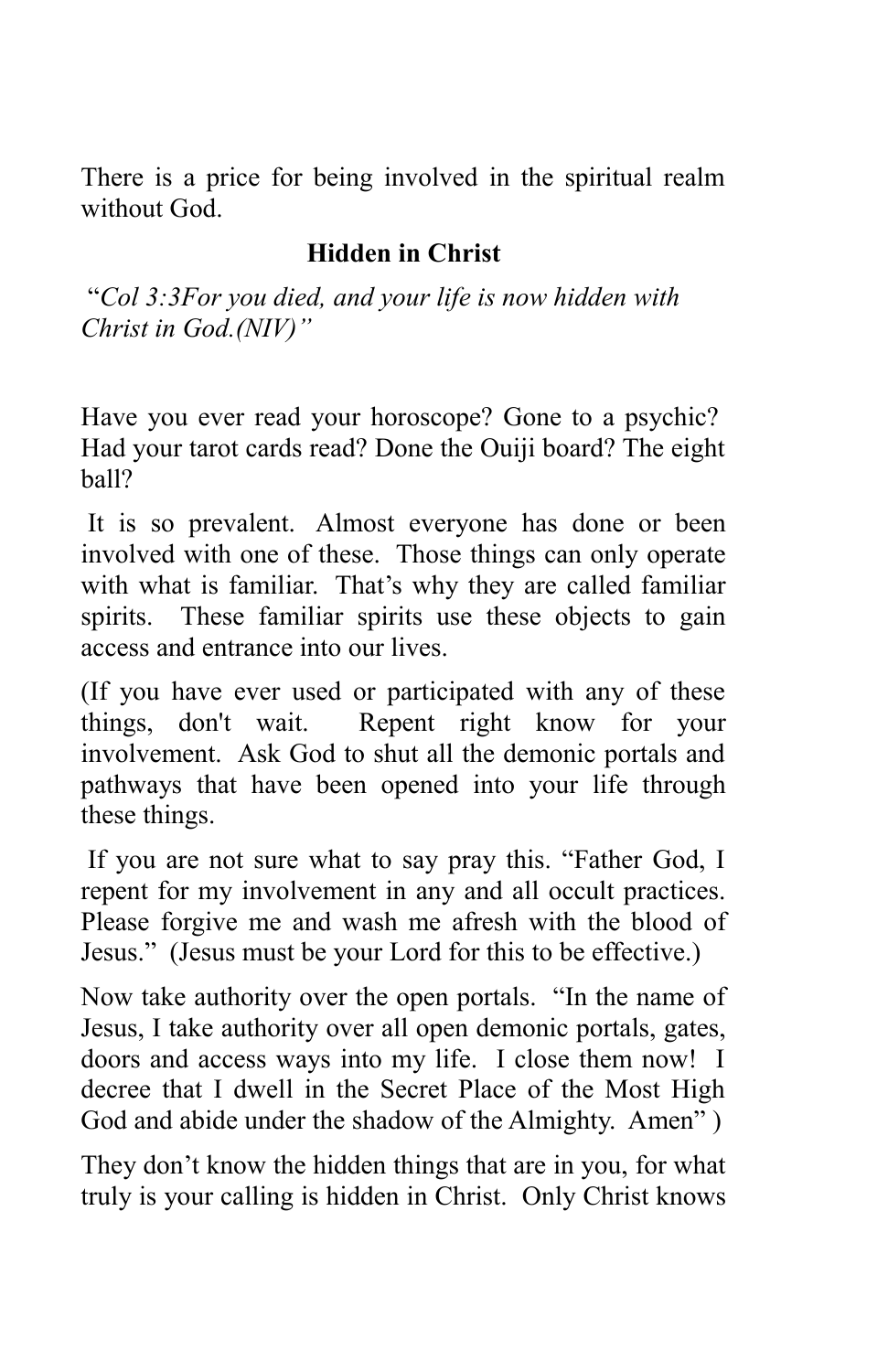what that is. You can't go to a medium; you can't go to a psychic and find out what's hidden in Christ. You have to go to Christ himself to find out what your calling is. Much destruction will come unto you if you go to these things. Satan's job is to kill, steal and destroy. When you get involved with his stuff he will do just that.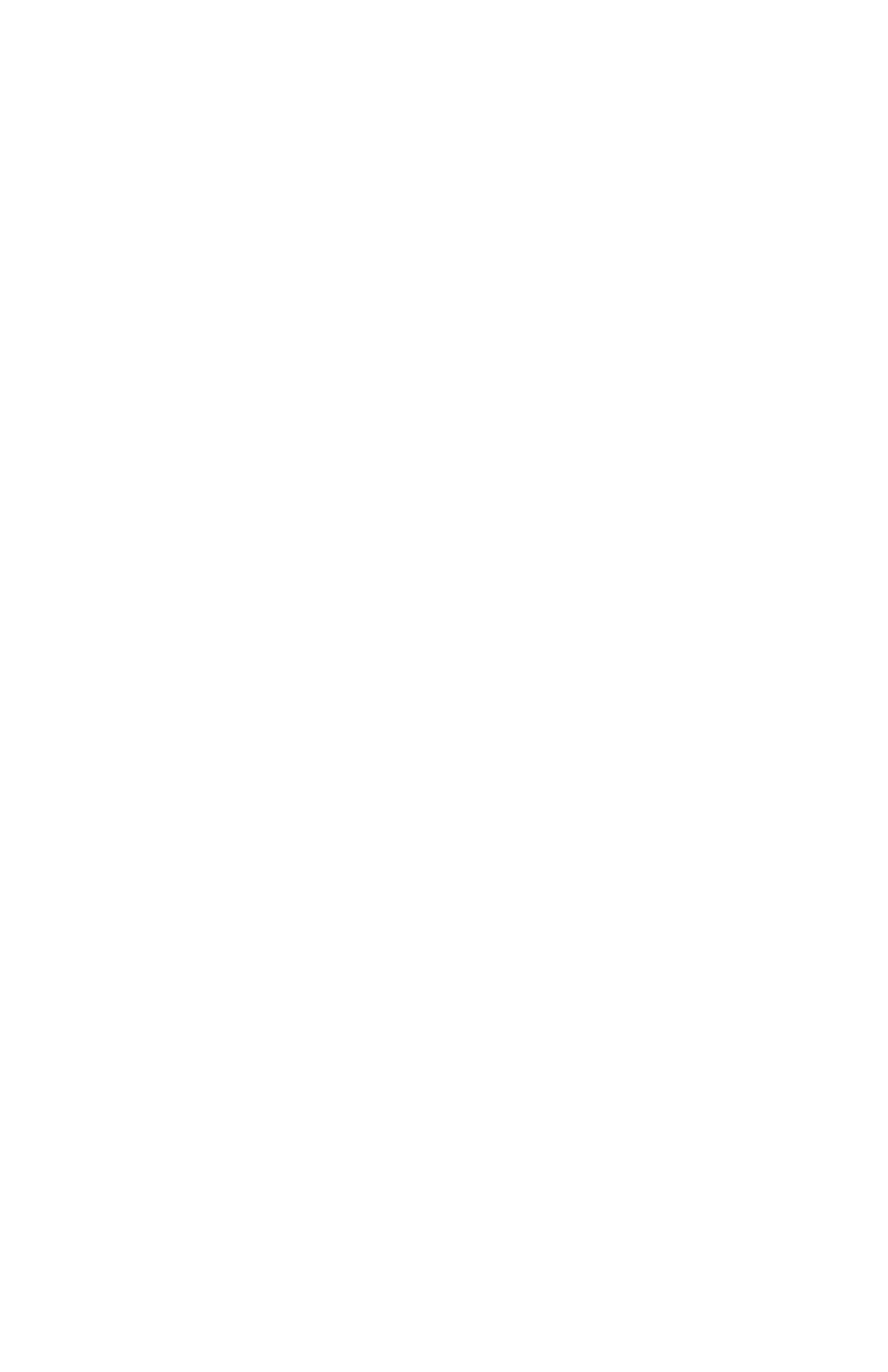"You will eventually lose yourself to the demonic spirits you are inquiring of. Chaos and confusion are all around you. Oppression and depression will overtake you. Feelings of hopelessness, helplessness and confusion will be overwhelming." "CS

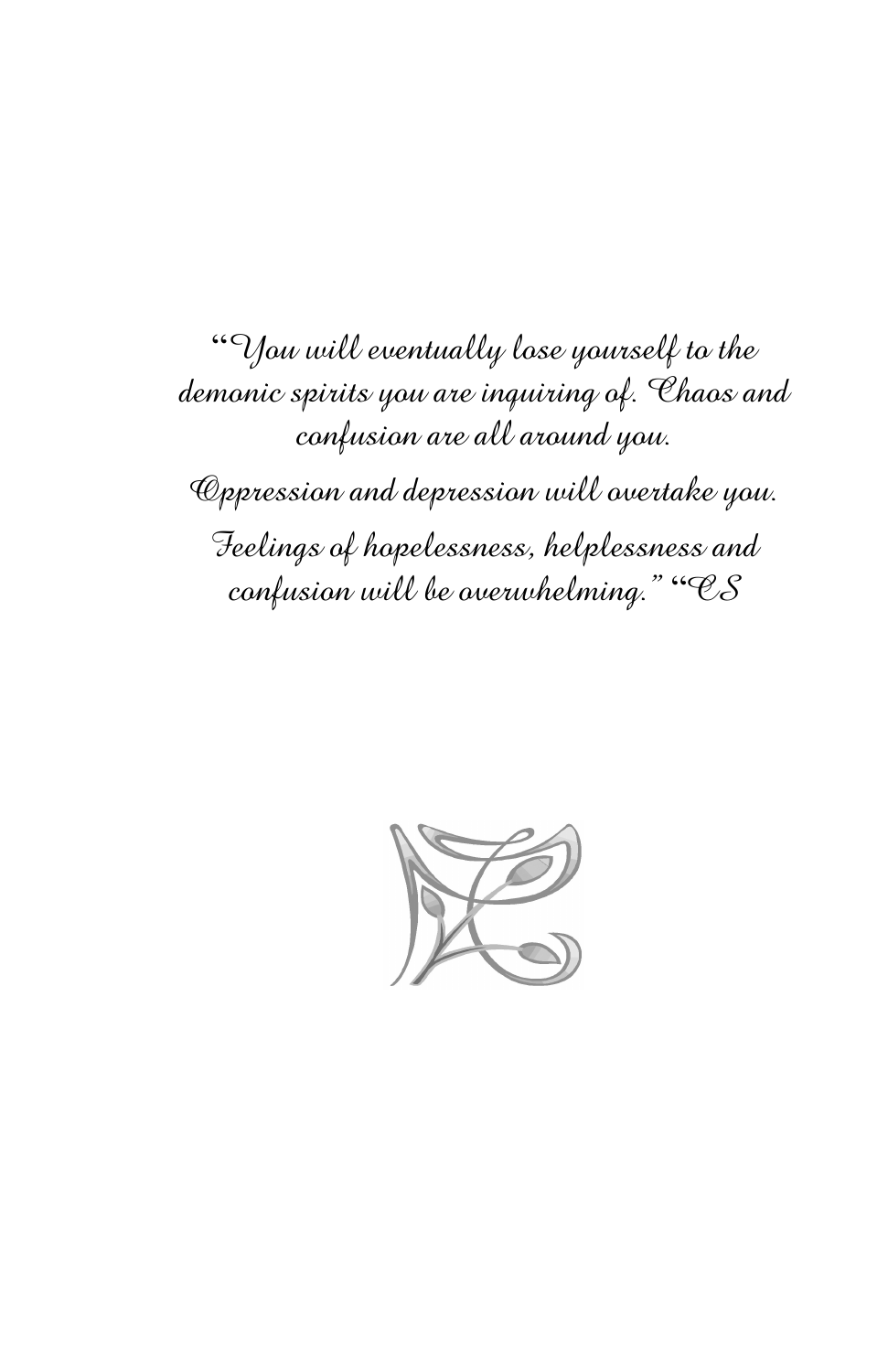## **Destruction**

## Chapter 3

I had gotten so far into the occult I had become useless to purpose of accomplishing anything. In one year I lost eight jobs because I was just too spiritual. My family couldn't handle it. I'm spiritual now in Christ, but I've also become stable, responsible and relatable.

I used to go in my room and meditate. I had my crystals, my incense, and my marijuana and would get off into the spiritual realm. I would astral project, and literally leave my body and go into other realms.

## **Do you know what your children are watching?**

Many of the things we see today in the stores are pulled out of the spiritual realm and made into a form. Recently, I was watching the T.V. with my children when the cartoon "Ghostbusters" came on. Right on a children's cartoon they had a demon possessing a person. They even stated that it was a demon possessing a person. This is what our children are being exposed to. Many parents don't take the time to watch the cartoons that their children are watching, or give them instructions on properly discerning what they watch. Like I mentioned earlier, Satan is gaining access to your children this way. Are you O.K. with that?

## **What do you have in your house?**

I've been in pastors' homes where their children have these demonic toys, it wasn't because the pastors were bad pastors either. It was because they were not aware of this operation of Satan. The sand castles and wizards, and all the fairy things, these are all a part of it. They use pretty pastel colors so everyone thinks it's all right to have. The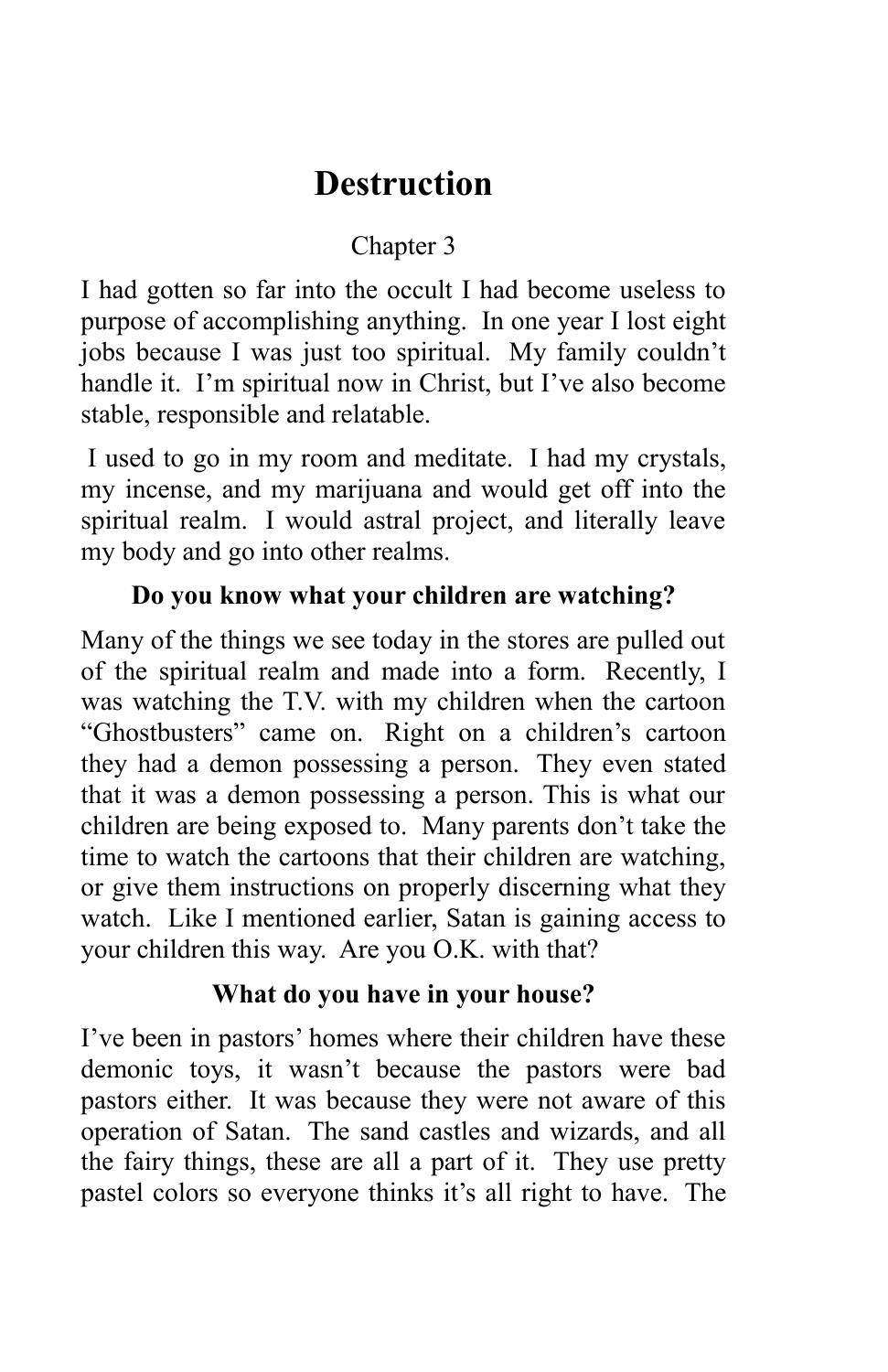Indian dream catchers now made in earrings so you can wear these demonic items. They are not dream catchers.

I will side step here a moment concerning these dream catchers. These work as points of entrance for demons to come through.

I will share a brief experience I had regarding dream catchers.

I was working on one of the Indian Reservations out west when my friend and I had received a call requesting us to go pray through someone's house. Their baby wasn't sleeping at night and they were having other manifestations taking place.

Before we even went over I had asked the mother if she had a dream catcher over her child's bed. She said, "Of course." I told her to take it down and put it in the other room and to let me know how things went. She called the next day excited to tell me that her little boy slept through the night without a problem. She saw for herself that these dream catchers were not good.

She still asked for my friend an Me to come over and pray through her house. She had a rocking horse in the basement that had batteries and would whinny when it was turned on and rode. The weird thing was it would suddenly flip on and start doing this without anyone turning it on. She even took the batteries out! She had some other ceremonial objects in her house. The Holy Spirit would guide us as to what to pray over. We went down into the basement as she escorted us over to the rocking horse. No sooner had I walked next to this thing it lit up and started whinnying. I laid my hand on it an commanded the spirit to go in the name of Jesus. Immediately it shut down. The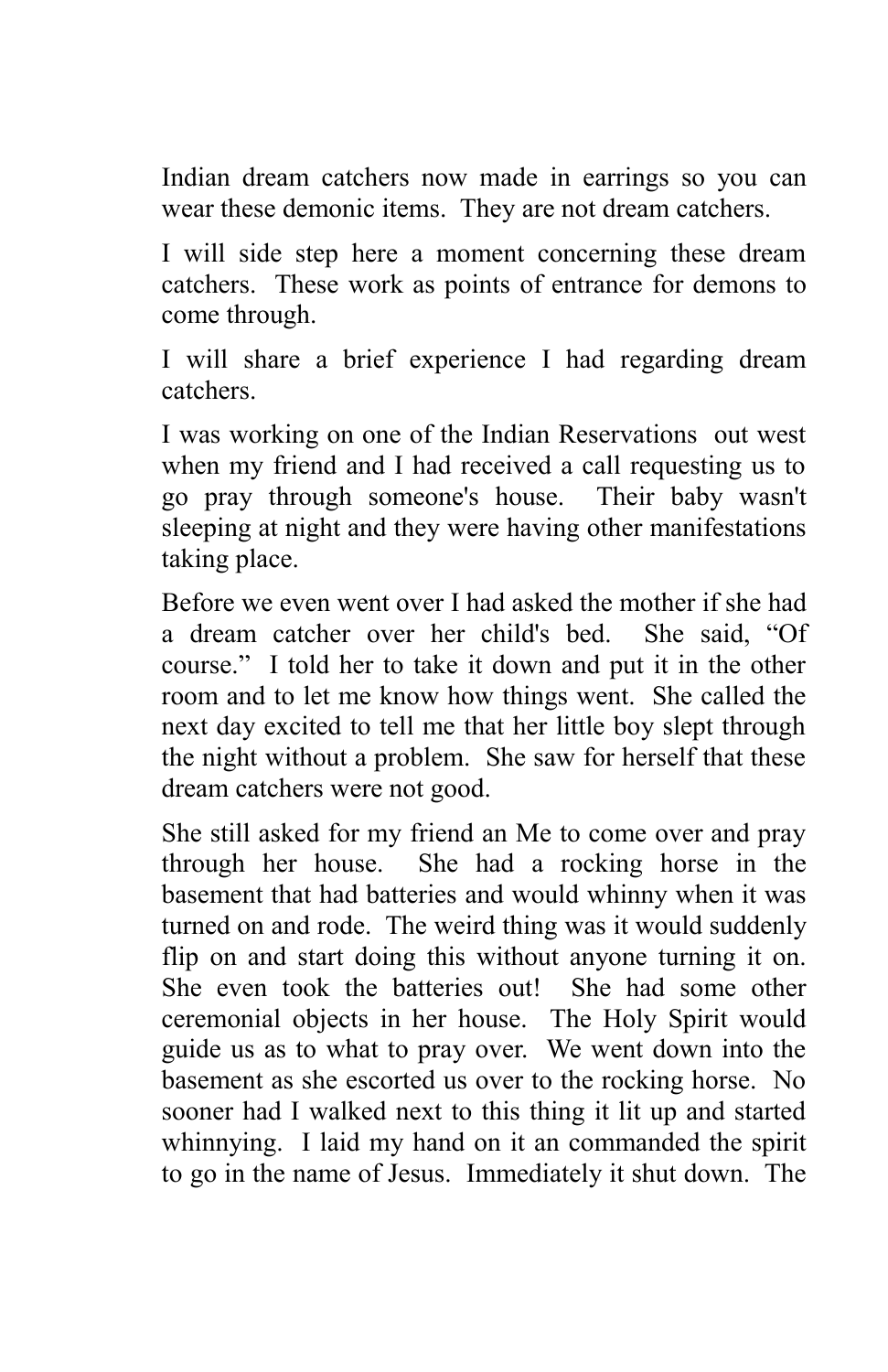spirit left. My host looked at me with big eyes. She said, "Cherie, there wasn't any batteries in there. I took them out."

If these things are in your home, they give those spirits permission to be there because you have their property in your house. So you need to get rid of their property. Some other prevalent symbols that are out right now are the "yin / yang" symbols, in necklaces, earrings, bracelets; the skulls, the crystals. These are all symbolic. Everywhere you look the children are wearing them. People don't know nor do they understand what they are, nor the consequences for allowing their children to wear and have these things.

We have to be wise in these days. Our children's lives are at stake.

## **Health deterioration**

I got so far involved into the occult that I started getting really sick because I would allow all these demons to come and use my body. Satan doesn't bless you with good health while he's using you. He uses you until you're all used up. Then he goes to his next victim. When they would talk through me they would literally change my voice. I would let them paint and write through me.

As I would channel these spirits from the spiritual realm into the natural realm, I was actually giving life to them. They would inhabit the images I made of them.

What is it to be a channel? The best way to describe it is like being a puppet. They slip their hand in and pull the strings. These beings will strongly influence you and try to take control over your body and your life if you let them. When you channel a spirit you are acting as a gateway for them to come through from the spirit realm into our realm.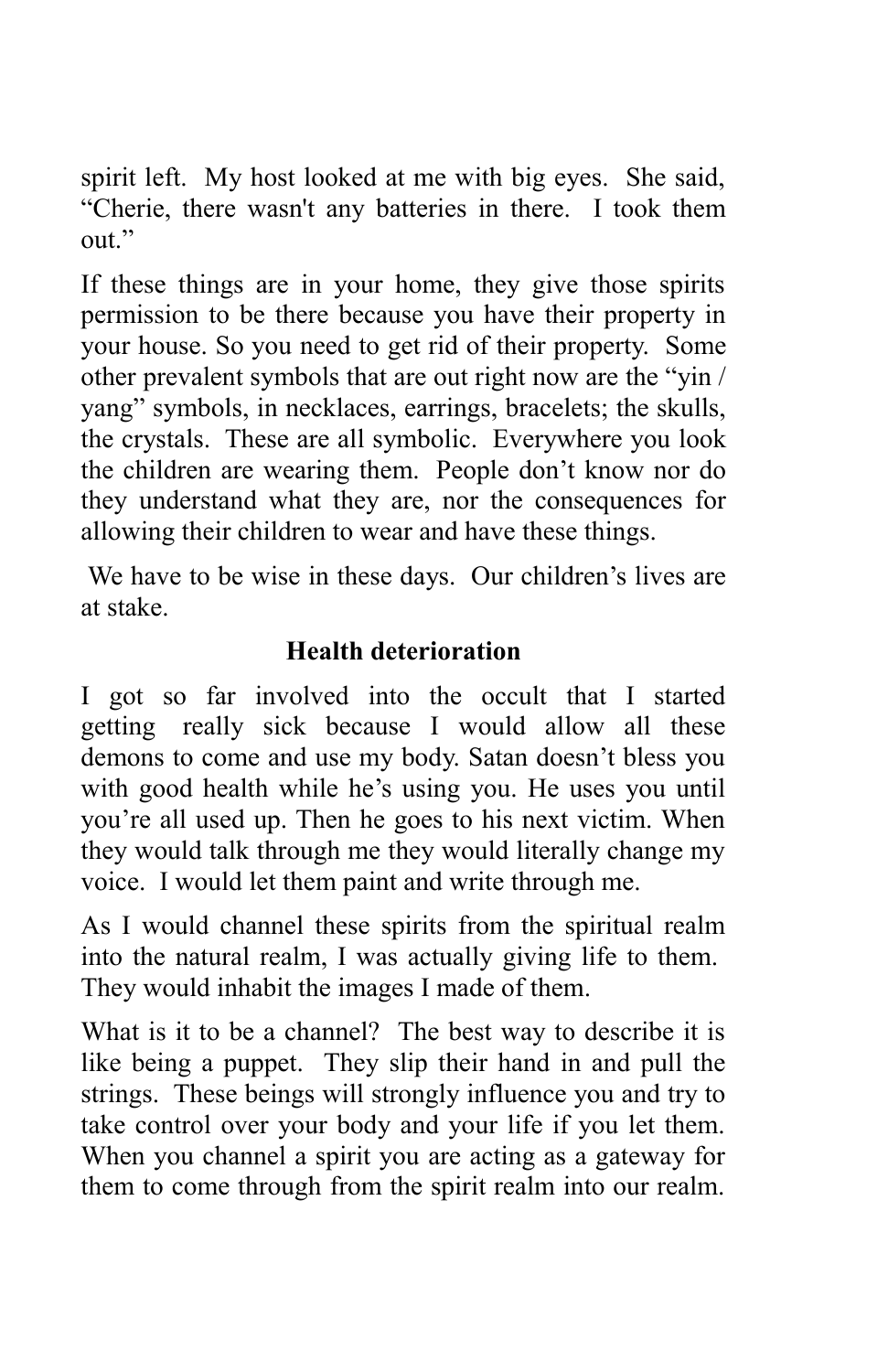Like I said earlier, they will inhabit things, people and even animals.

They will leave you weak when they are done with you.

#### **What is reality?**

I started going to a hypnotherapist. They believe in reincarnation. At that time I did too. So when you go into hypnotherapy you're going to go back into some life that you never had, but you're going to think you did. I was Moses don't you know. I parted the Red Sea. Come on. Can you believe that? That's what the spirits told me any ways. I believed it. Then I would go to the next life. These would all be reasons for my current behavior. In one life I was a man. Then the next life I was a little kid and I died. The next one I was and adult. The next life I was a dog.

Talk about major schizophrenia. What are you? Who are you?

## **Schizophrenia**

Everyone who has been involved in the occult has to get delivered from schizophrenia, because you have tapped into multiple personalities. It will cause you to be double minded and unstable. It will cause you to be super spiritual or as Pastor Clark would say "a fruit, flake and a nut". You will always be wondering, or if you think you have an answer from God you'll start reasoning, "Well that can't be it". It makes it hard to find the level ground and walk. This kind of instability could come in from your family heritage. Watching one simple demonic program can open you up for these things to have influence in your life. These things are real. And the destruction they bring is even more real.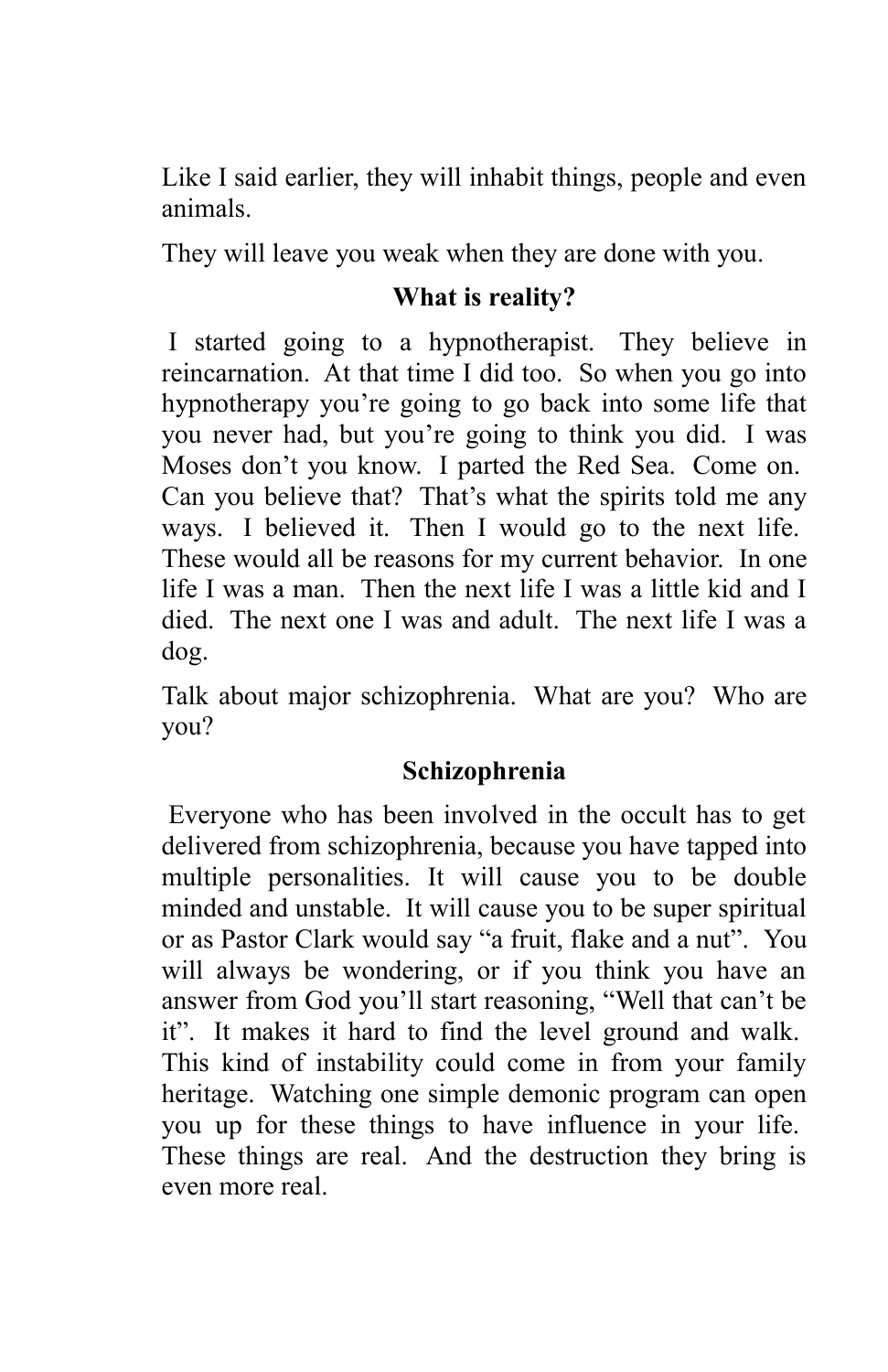## **Drugs**

As I got more and more involved in the occult, it caused me to become really selfish and self-centered. My children really suffered at the time because of it. I was doped up half the time because I had to be so spiritual and get out there into the spiritual realm. Drugs will help open you up. If you need medicated drugs, for medical reasons you should still always pray and keep a guard over those things. Bless your medications like you do your food. Drugs force you to settle and to receive stuff that if you were totally whole you would not otherwise receive into yourself.

## **Enough is enough!**

My now ex-husband finally had enough of this. Right before he left he pulled out a gun and handed it to me and told me to blow him away because he couldn't handle it anymore. Well, I went outside and called the police and at that point he left.

I was going to leave with my three children. The youngest of which was my husband's. My spirit guides had me convinced that Florida was going under water and that I had to get out of Florida. So I proceeded to sell the house, and all of its furnishings in preparation to leave.

It was a Friday afternoon when my sister-in-law called to ask if she could pick up my youngest daughter from daycare. Since I was going to be leaving the following week I said O.K.

When Sunday came around I called to pick up my daughter and was told that she was all right. Monday morning I was served with divorce papers. I was devastated. Even though I might have been a mental mess, my youngest daughter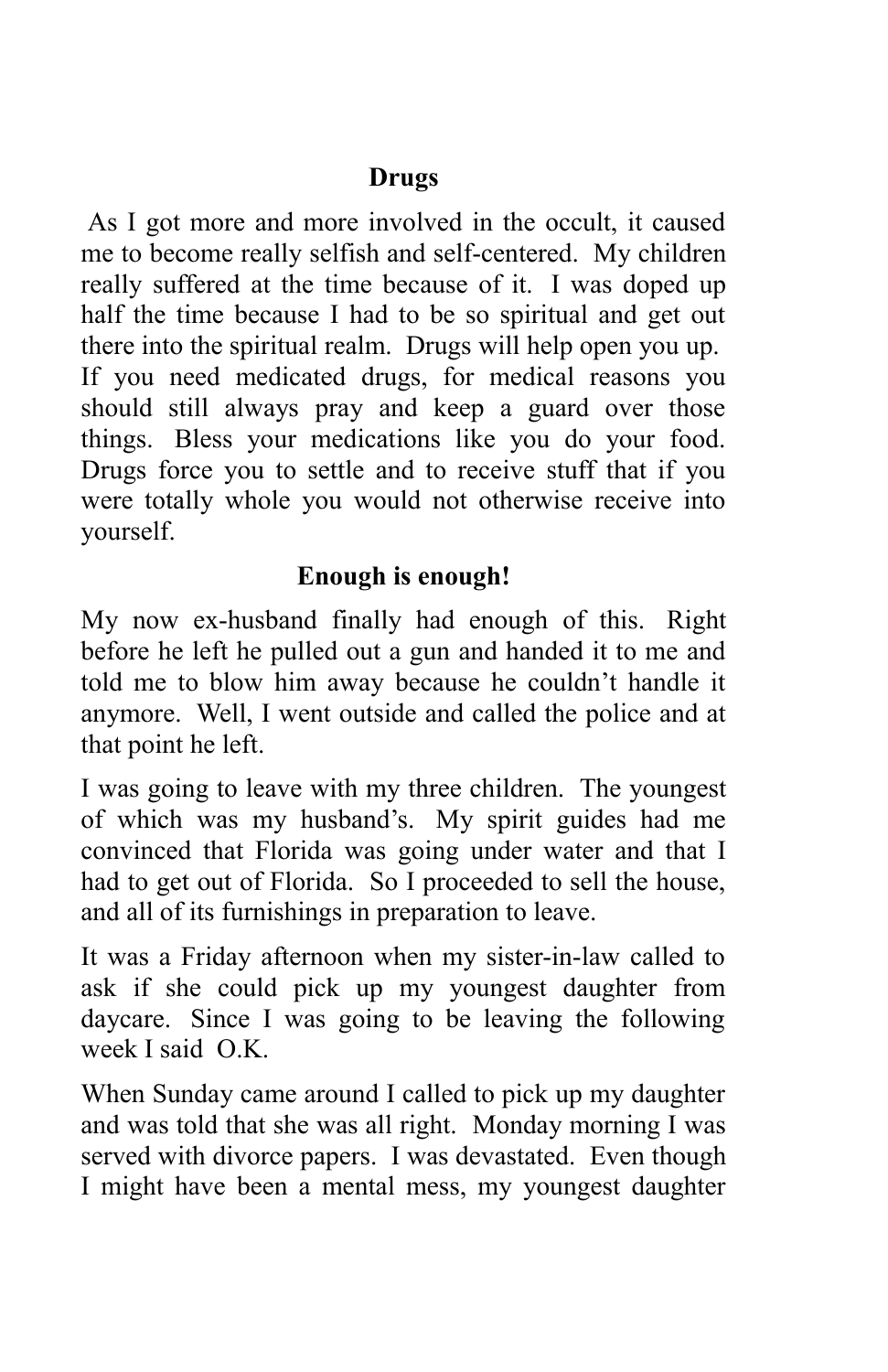was the first of my three children that I had been able to really stay home with. I was able to spend a lot more time with her. Now suddenly, I didn't have her and I couldn't see her.

I didn't know what to do. All I wanted to do was escape. Not having control over my circumstances was eating me alive. But I had to try and maintain for the sake of my other two children.

## **I finally hit bottom.**

After two weeks of not seeing my daughter, nor being permitted to talk to her, I decided to take matters into my own hands. I got high and proceeded to go to where I knew she was while my ex was at work. I told my mother-in-law to let me have my daughter, and if she wouldn't I was going to kick in the sliding glass doors to take her. She didn't. So I kicked in the sliding glass doors. Glass shattered everywhere. As I walked through the door my left arm was sliced open by a piece of jagged glass. Now blood was everywhere. My daughter was screaming, all I wanted to do was to get her. Now I couldn't because I was bleeding so badly. I just left and drove myself to the hospital where I ended up having to get 35 stitches.

I felt complete hopelessness and now feared that I might get thrown in jail for breaking into their home. I didn't know what was going to happen. I remember driving on a big overpass that curved out and hearing a voice tell me, "just drive off". I fought that impulse because of my love for my other two children.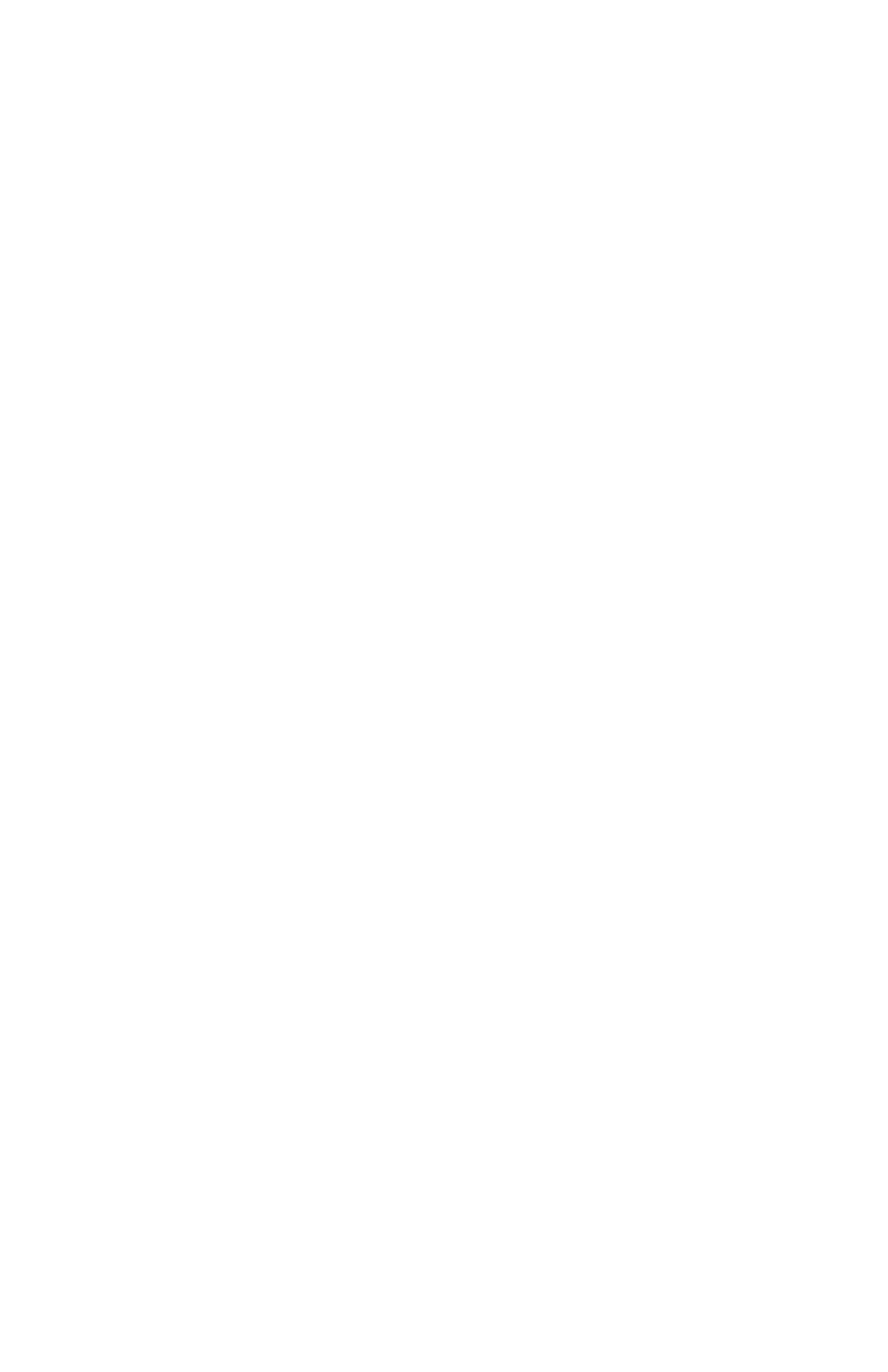"God if you're real show me. And get me to a place where  $\Im$  can learn about you.  $\Im$  just want Your Truth." CS

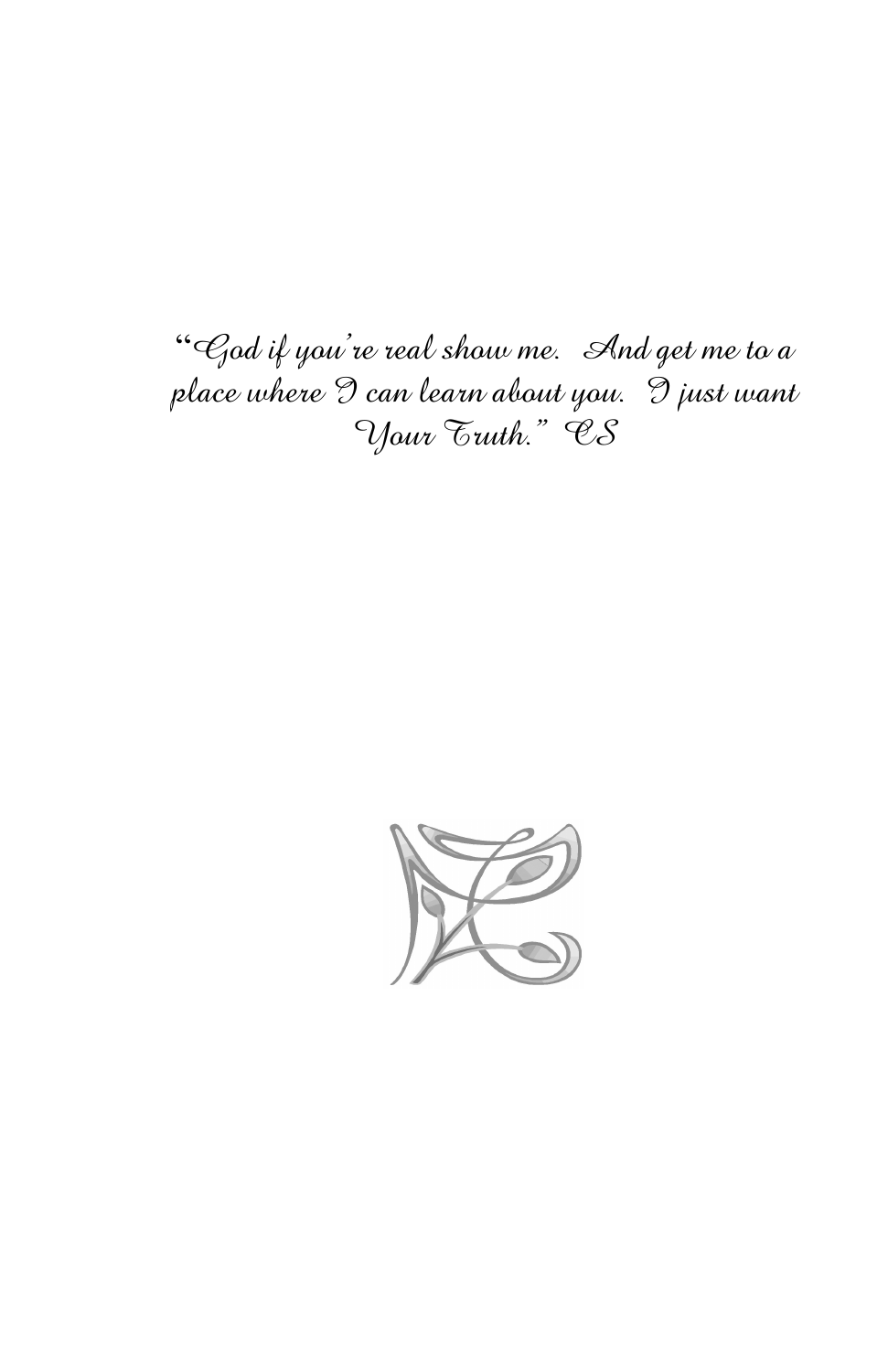## **God's Saving Grace**

## Chapter 4

## **DIVINE APPOINTMENT**

During all of this, God was working. At the beginning of the school year my son had begun playing with this little boy, Emanuel. His parents are pastors. At the time I really didn't have much of a grasp on what a pastor was, having come from a Catholic background. They would invite my son Chad to go to Sunday school. I figured why not, let him get some morals. I remember telling my ex-husband about them before he had left. I had never really seen a happy couple before. They actually spent time together and did family things. I had seen something in them.

I had told the wife, Viv is her name, that I was a psychic and involved in the occult, very proud of it too. She never said one word to me about it. Unknown to me at the time, she said a lot to God about it. That's when all hell started breaking loose in my house.

## **My surrender**

After the unsuccessful attempt to get my daughter, I cried out to God and said, "*God, if you're real, you've got to show me. And get me to a place that I can learn about you."*

Don't you know, Viv just happens to call me that day! I, through many tears, told her what had happened with my daughter. She prayed for me. I asked her if I could go to church with her the next Sunday. Of course she said, "Yes."

## **The Love**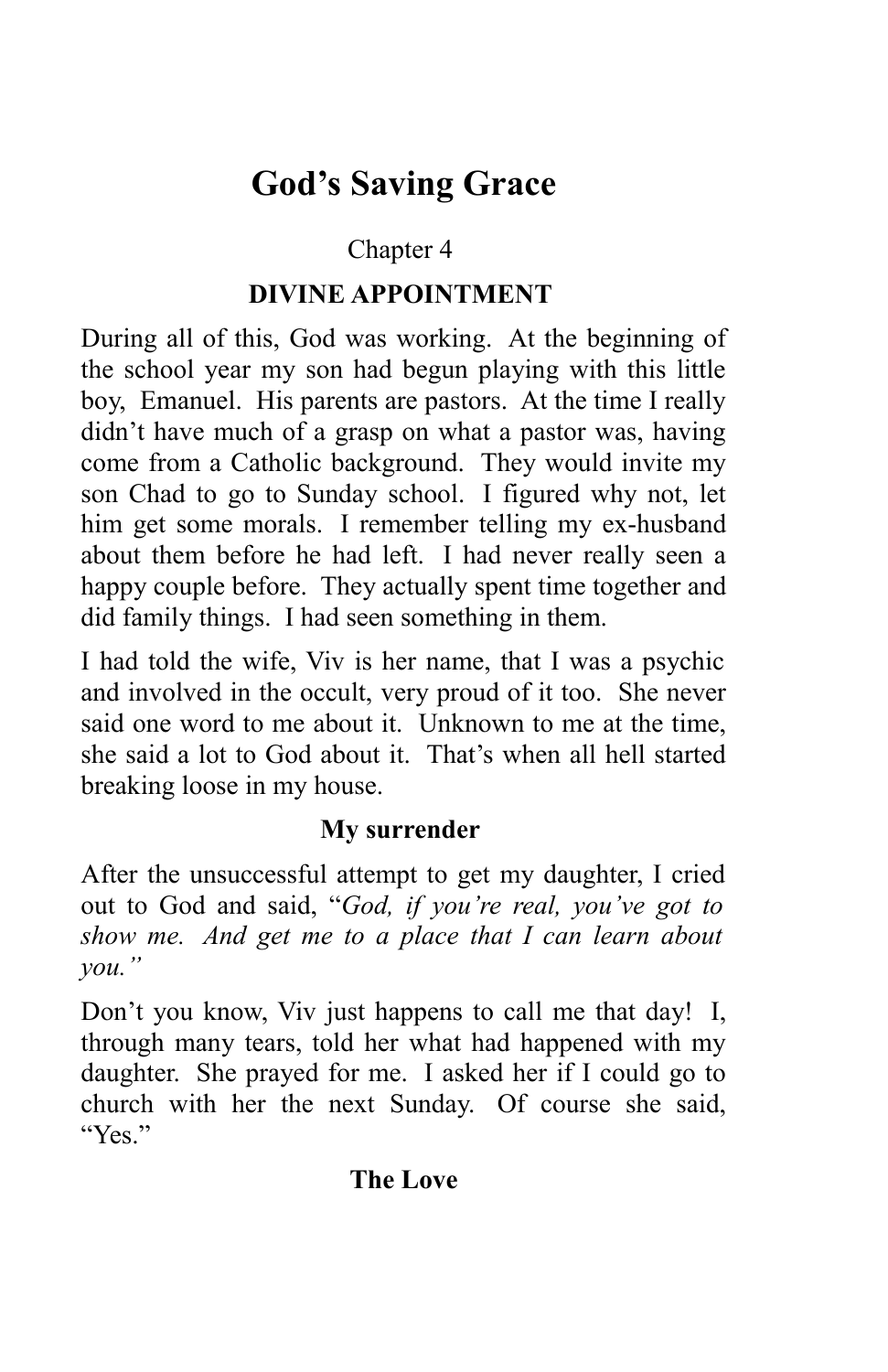Sunday came, and they picked up my two children and me to take us to church. No sooner had I walked in this little country church, then the presence of God just enveloped me. I never felt so much love and warmth in my life. I just wept. Then they sang a song "Yes we love you with the love of the Lord". It ministered to me so much I can't begin to express it.

They never judged me. Even with all my psychic jewelry and tight clothes. They just loved me.

#### **Freedom**

I had never seen people lift their hands to the Lord or play tambourines in church or speak in tongues. I just watched. But somehow, it just seemed right. It wasn't religious, which is why I refused to go to church before. I liked it. It was at that moment, before I had any teaching; that I told God I wanted everything He had for me. Whether I understood it or not, I made a commitment to Him. To be there every time the church doors opened. It wasn't because anyone told me I had to be in church. I was there because I wanted to be. I wanted to know and learn about God, His Son, Jesus and the Holy Spirit.

Within a week I received the Baptism of the Holy Spirit. I didn't even know what it was at the time. I was home alone, crying out to God concerning my circumstances when my language suddenly changed and I was praying in my heavenly language. I understood in my mind what I was praying, but I was not longer praying in English with my words. God is so faithful. To me this experience can never be contested. No one else was around, no one was telling me to do something. It was just me and God. No one can ever tell me it was the devil. God's presence and peace flooded my being in such an indescribable way.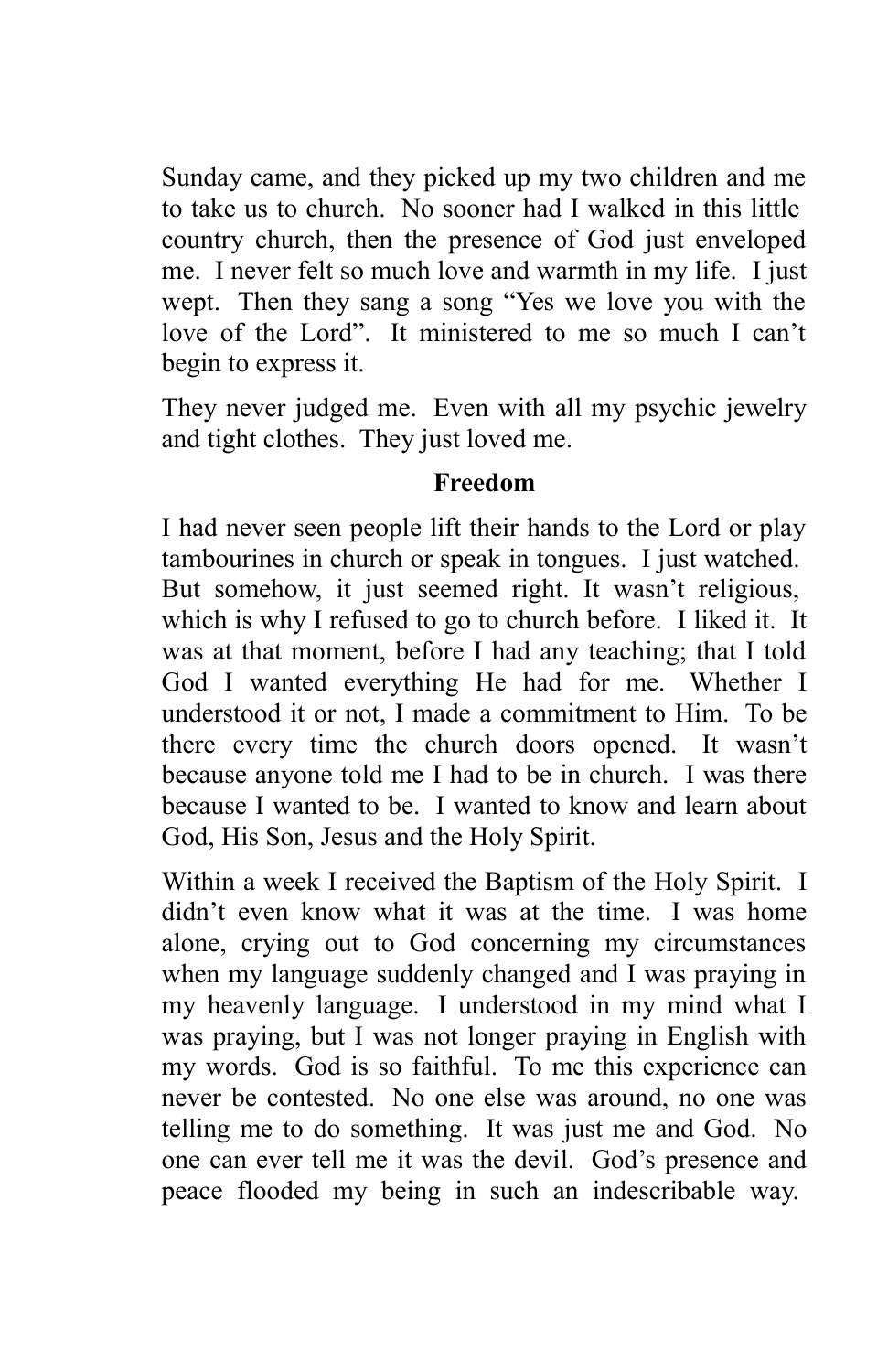There is simply no argument.

## **God is turning it around!**

God began turning my life around. Within two weeks of being saved I got to see my daughter and work out a visitation schedule.

I began devouring the word of God. I couldn't get enough. As much of a fanatic as I was in the occult, it all got turned toward God. Within a month I was totally delivered from 12 years of pot smoking. God even kept me away from the people I used to get high with for nine months until I was stronger in Him.

At the time my husband left I didn't have a job. God got me a job which worked well with my children's school schedule. Immediately I saw the hand of God in my life.

After a year of separation my husband came home. He liked the changes he saw in me for Christ. But now we had nothing in common. So after a year he left and we divorced. I was very mad at God during this time because I was believing God to restore my marriage. The Lord in His goodness wouldn't let me stay in that place. He showed me that I would never be able to fulfill the call of God on my life by staying in that situation. I didn't choose to leave, my husband did. The Lord said to me after the divorce was final, "Why do you want to go back to that which I have delivered you from?" My relationship with my ex was very confining. He was very controlling, near the end of our marriage I wasn't even allowed to go to the food store to buy food. He and his sister purchased our food. I had no say so in it. He would be invited to his family's house for dinner with the kids without me. It took going through the divorce for God to show me the level of abuse I was being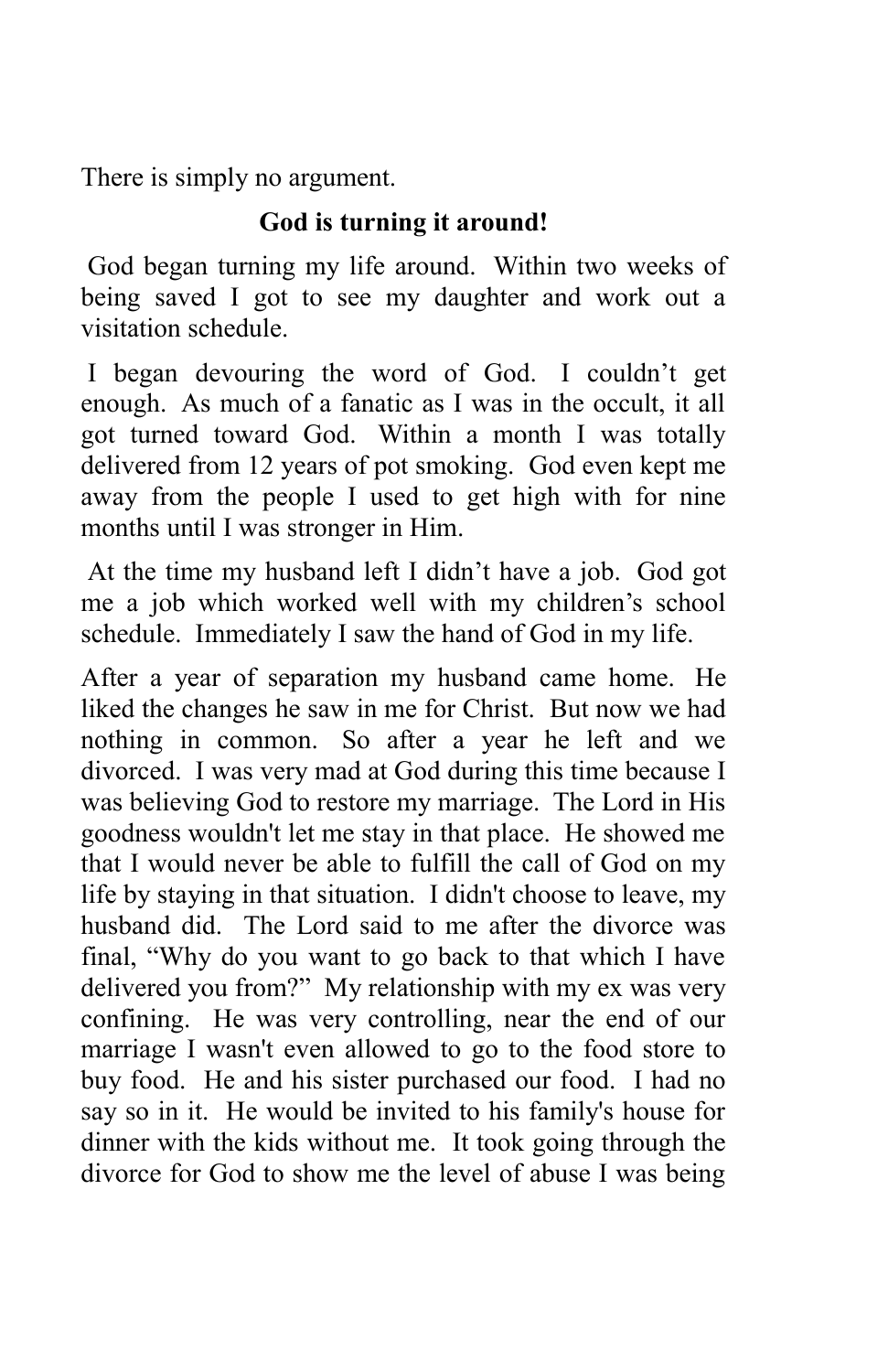subjected to. It's amazing what we are willing to live in unto God removes the scales from our eyes.

After staying single for a period of eight years God, in His timing, sent a true man of God to me. We are now happily married and in ministry together.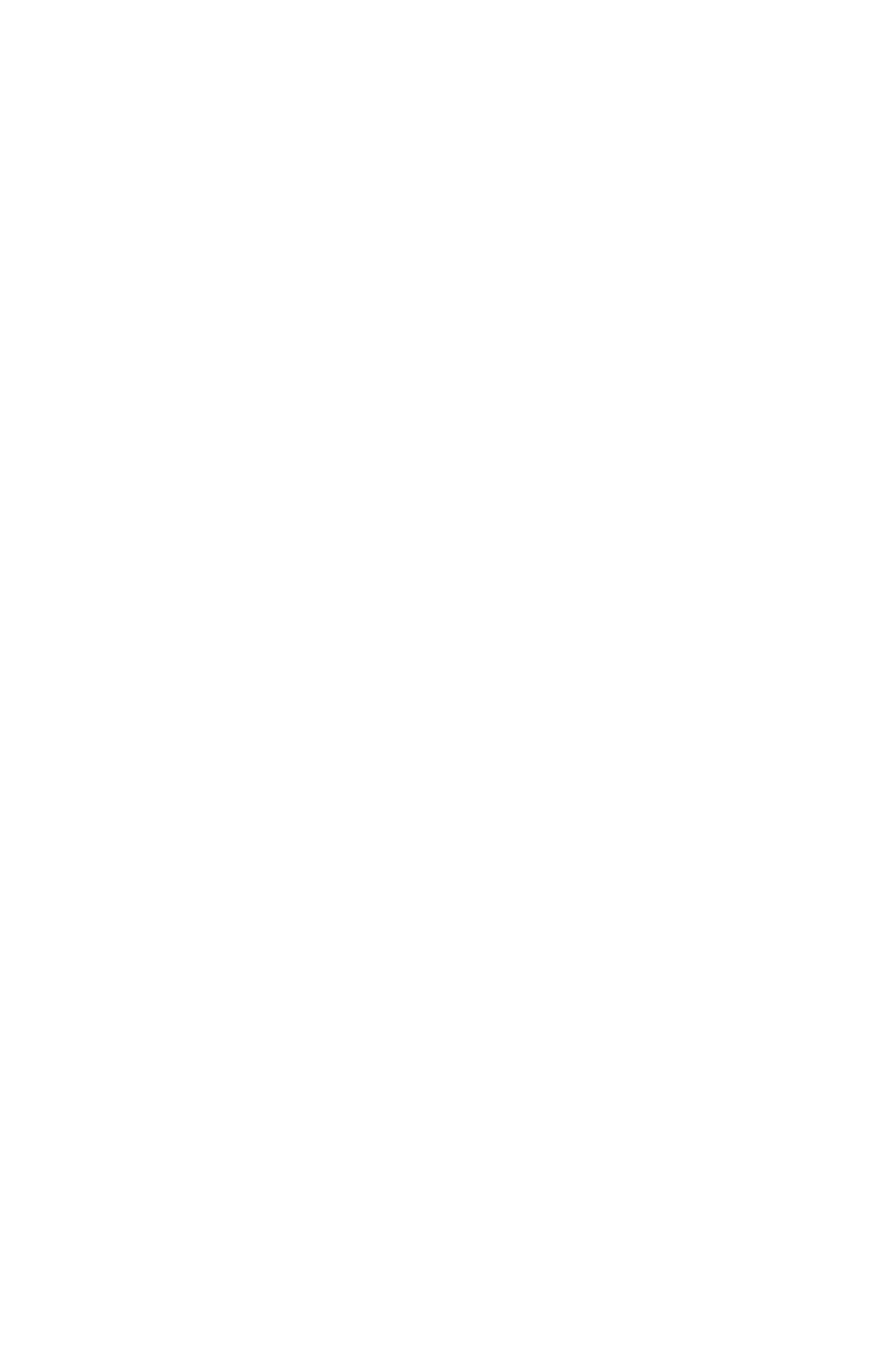"The Spirit of the Lord is on me, because he has anointed me to preach good news to the poor. He has sent me to proclaim freedom for the prisoners and recovery of sight for the blind, to release the oppressed, to proclaim the year of the Lord's favor." Luke 4:18 & 19

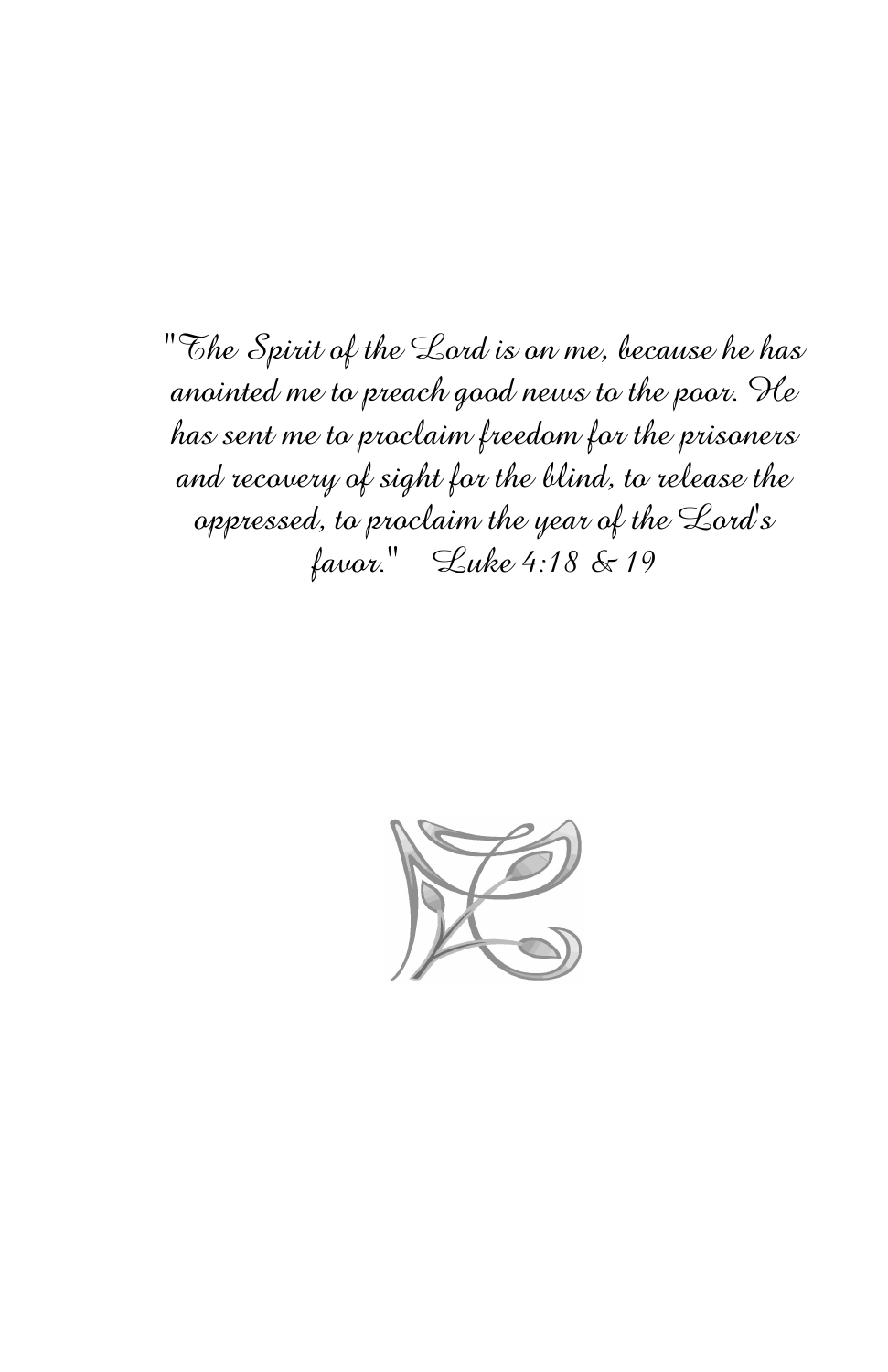## **A Day of Deliverance**

#### Chapter 5

After a year of being in Christ I was still having fits of rage and anger and I sought the Lord as to why. I couldn't understand it. Until one day two of the women from my church came over and we were talking about how I had come out of the occult. When suddenly, like a shark hitting a fish in the water, I felt this upheaval in me. The elder of the women, Mickey, knew exactly what was happening and she proceeded to bind the strongman and command this devil to come out of me. We went through days of deliverance. But when it was done I was another step closer to Jesus. All these demons that I had allowed to use my body were still hiding out in the crevices of my soul and body. They needed to be cast out. At that point I had gone through a major deliverance. I had experienced a quick teaching on deliverance; which prompted me to study the Word and read other books written on the topic, not to mention, starting to help others who were bound up by releasing them from demons that were tormenting them.

#### **God's House**

*"Matt 21:13*

*And said unto them, It is written, My house shall be called the house of prayer; but ye have made it a den of thieves."*

*"1 Cor 3:16*

*Don't you know that you yourselves are God's temple and that God's Spirit lives in you?(NIV)"*

#### **It takes time**

At this point I need to say something. Many people may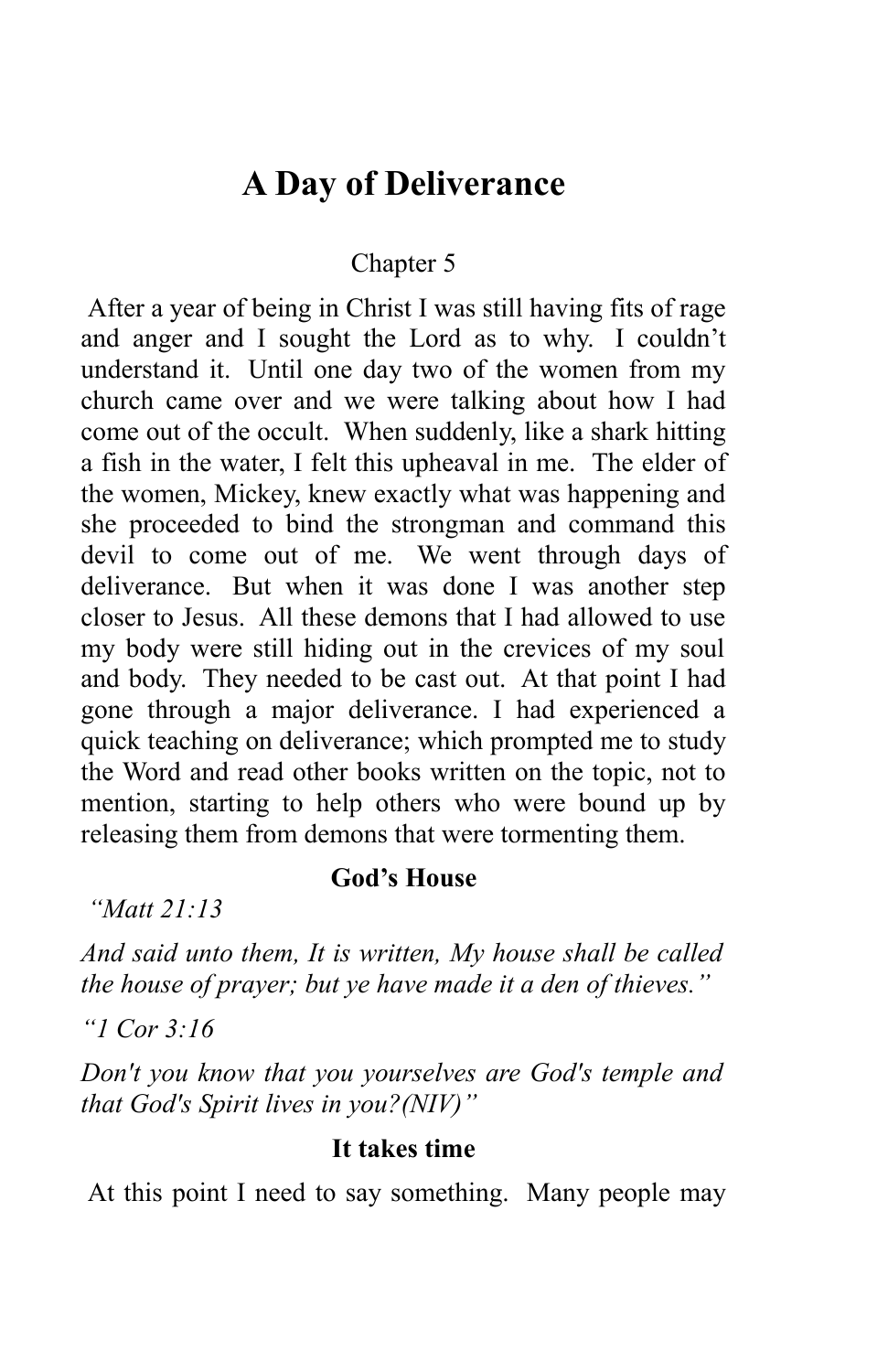question whether or not a person can be possessed. The word "possess" actually means "demonized". Yes, a person can be demonized. And in many cases deliverance for everything you need to be set free from will not come in one fell swoop. It took, in many cases, years for these things to accumulate. It takes some time to be totally set free from some things. The reason we can't be delivered from everything at one time is because many of these demons actually form our very person and our character. These spirits sometime are so intertwined with our own personality that it is difficult to separate them from us. We have grown accustomed to responding through the leading and response of these spirits. Let me give you an example. A person who has a spirit of rejection tends to think and respond as though everyone is against them. Let's say a person with a rejection spirit comes into a room where there is a group of people. If the people are busy and don't stop what they are doing to say Hi. This will be misinterpreted by the individual with the rejection spirit as though he was not accepted or liked. As our mind is renewed to the Word of God, and our character begins to become more Christ-like then God will remove these demons from us. Something like an onion, one layer at a time. Until He gets to the core of who you really are.

Usually this is experienced in cycles. You will find that you may go through deliverance continually for a season. Then there will be a time where nothing seems to be happening. This is to allow you to fill yourself with the Word and to readjust to the changes you've just experienced. There will also be seasons of "heart healing" that needs to take place in the process of deliverance. Scripturally, the word "deliverance" doesn't mean something leaving you, as much as it means that God is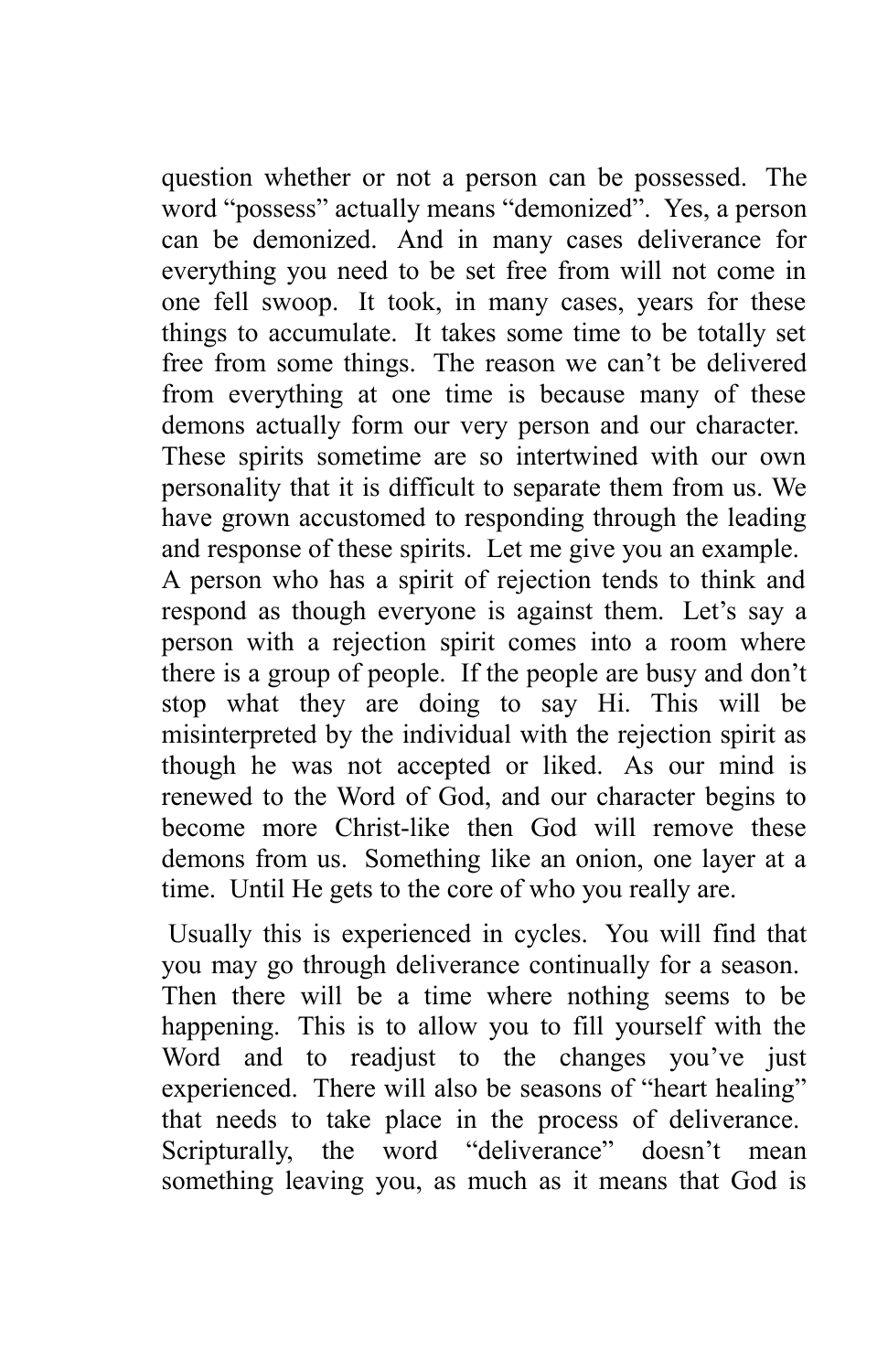giving you victory over your enemy. We "cast out" demons and God delivers them into our hand! Victory!

#### **Set Free!**

There is nothing like being set free from things that have bound us for years. Behaviors, wrong thinking, torments, physical illness, mental illness, oppression, rejection...the list goes on.

*"John 8:31-32*

*31 To the Jews who had believed him, Jesus said, "If you hold to my teaching, you are really my disciples.*

*32 Then you will know the truth, and the truth will set you free." (NIV)"*

Jesus said if you will do His Word then you are His disciples. But first you must know the Word before you can do it. It is the word you know that will make you free. Not the word you don't know.

God said He would drive our enemies out from before us.

*"Deut 33:27*

*27 The eternal God is your refuge, and underneath are the everlasting arms. He will drive out your enemy before you, saying, 'Destroy him!'(NIV)"*

When we notice something in our behavior suddenly becoming disturbing to us, more than likely it is time to get on your face before God and ask Him to set you free from it. Much deliverance will come in your quite time before the Lord. Then as He wills, he may choose His servants to help administer deliverance to you. Either way, you will be "Set Free!"

There are times as we grow in God that we for no apparent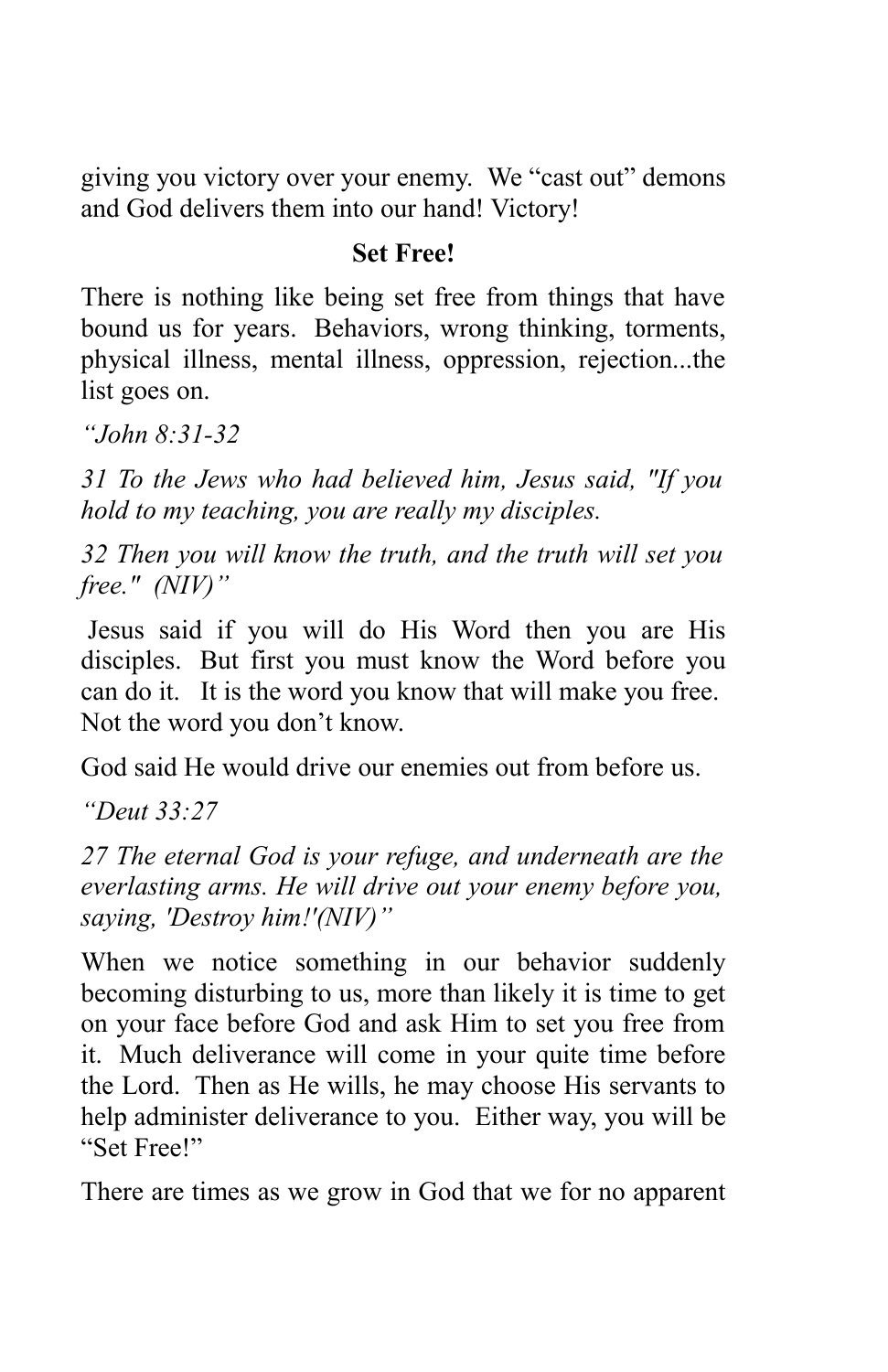reason just don't like someone or will just blow our cool and loose it. Pay attention to this. It's not the other person. It's us. God will always be working on us till we are back with Him. He has custom designed tailor made to get at the hidden things in us. He has to allow these situations for these things to surface. I still experience times when something will be revealed in my heart. An attitude, an anger or unforgiveness; something that I need to repent of and give to the Lord.

It took me almost four years of diligently staying before the Lord and in His word to get set free of the demons, and the hurts and wounds that had bound themselves to me throughout my life. God has healed me and made me whole.

He will do the same for you too!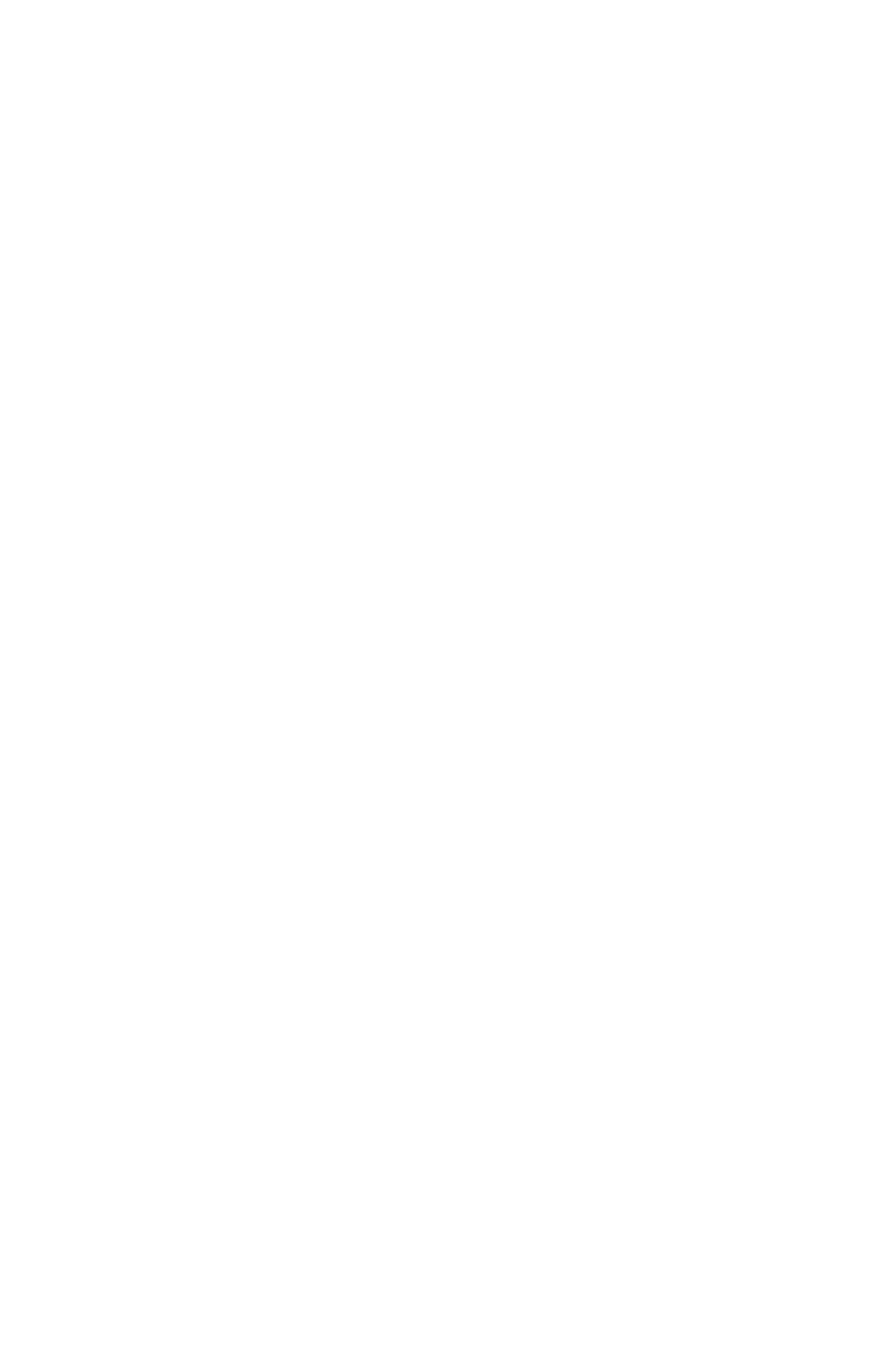God is not mocked.

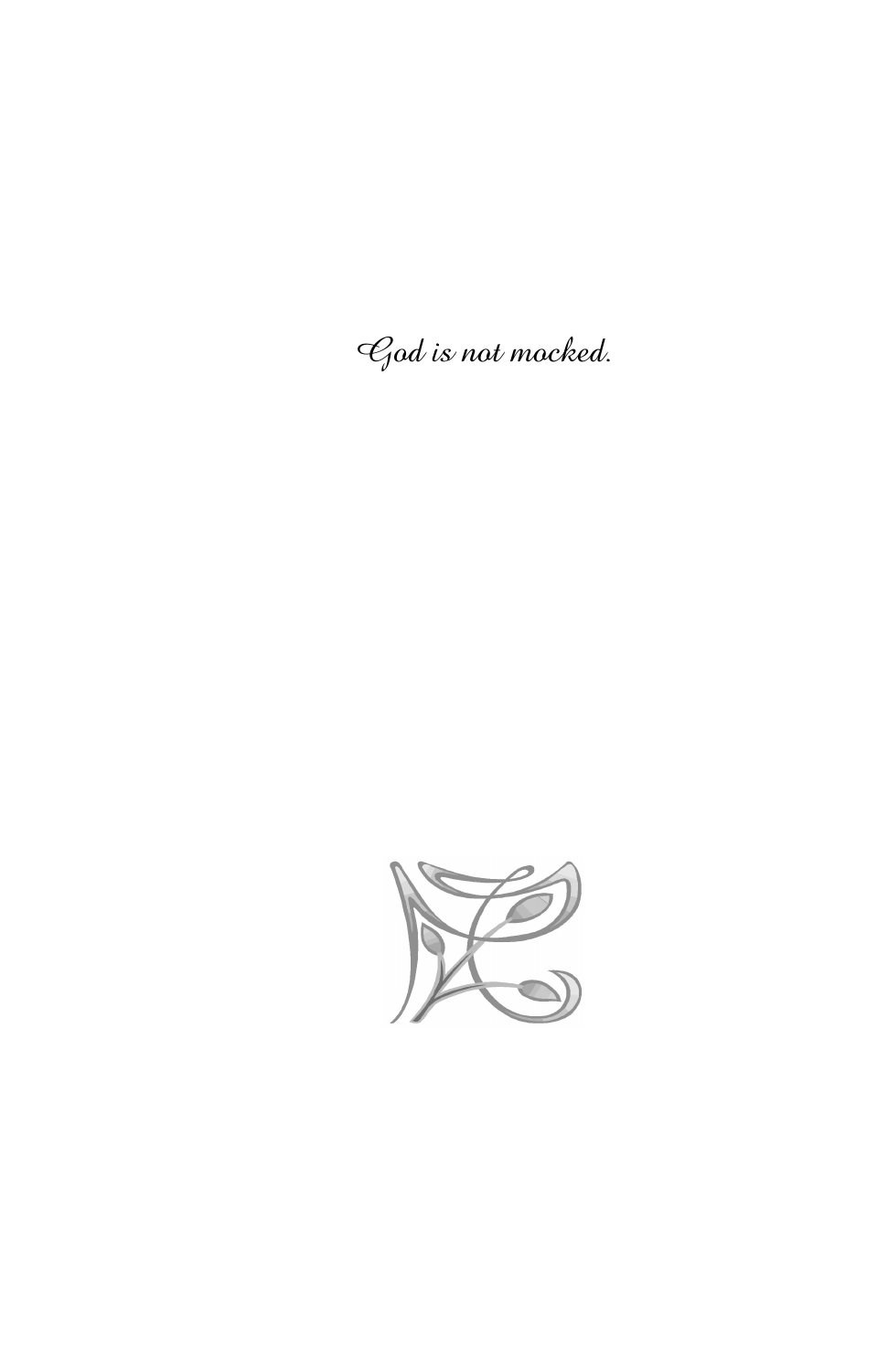## **A Word of Caution**

## Chapter 6

Deliverance is not a game. This is not something we try. We must want deliverance with our whole being. This is war. Satan wants to rule your life, destroy it if he can or at the very least make your life hard and difficult.

You cannot entertain Satan and have his things around you and expect to have victory over him.

Too often I have had people come to me for help but they are not being honest with me or themselves. They may come to me for prayer and may experience some relief. Then they turn right around and go back home and have a drink, smoke a joint or take some pills. Like it's all o.k..

*"God is not mocked. Whatsoever a man sow's he will reap. Sow to the flesh and of the flesh receive destruction. Gal 6:7"*

We as individuals have to make things absolute in our life. There are no grey areas in God and there shouldn't be in us. We cannot justify our sin and excuse it and expect to receive God's promises in our life.

Jesus paid the price for salvation. Through the cross He maid available to every believer everything we need to accomplish our purpose and destiny in the Kingdom of God.

Take off the rose colored glasses. God never said life as a child of God would be easy. As a matter of fact, He said just the opposite. He said there would be trials and tribulation for the purpose of developing our faith and establishing us as citizens of the Kingdom of God. Life doesn't end here on earth. This is preparation and training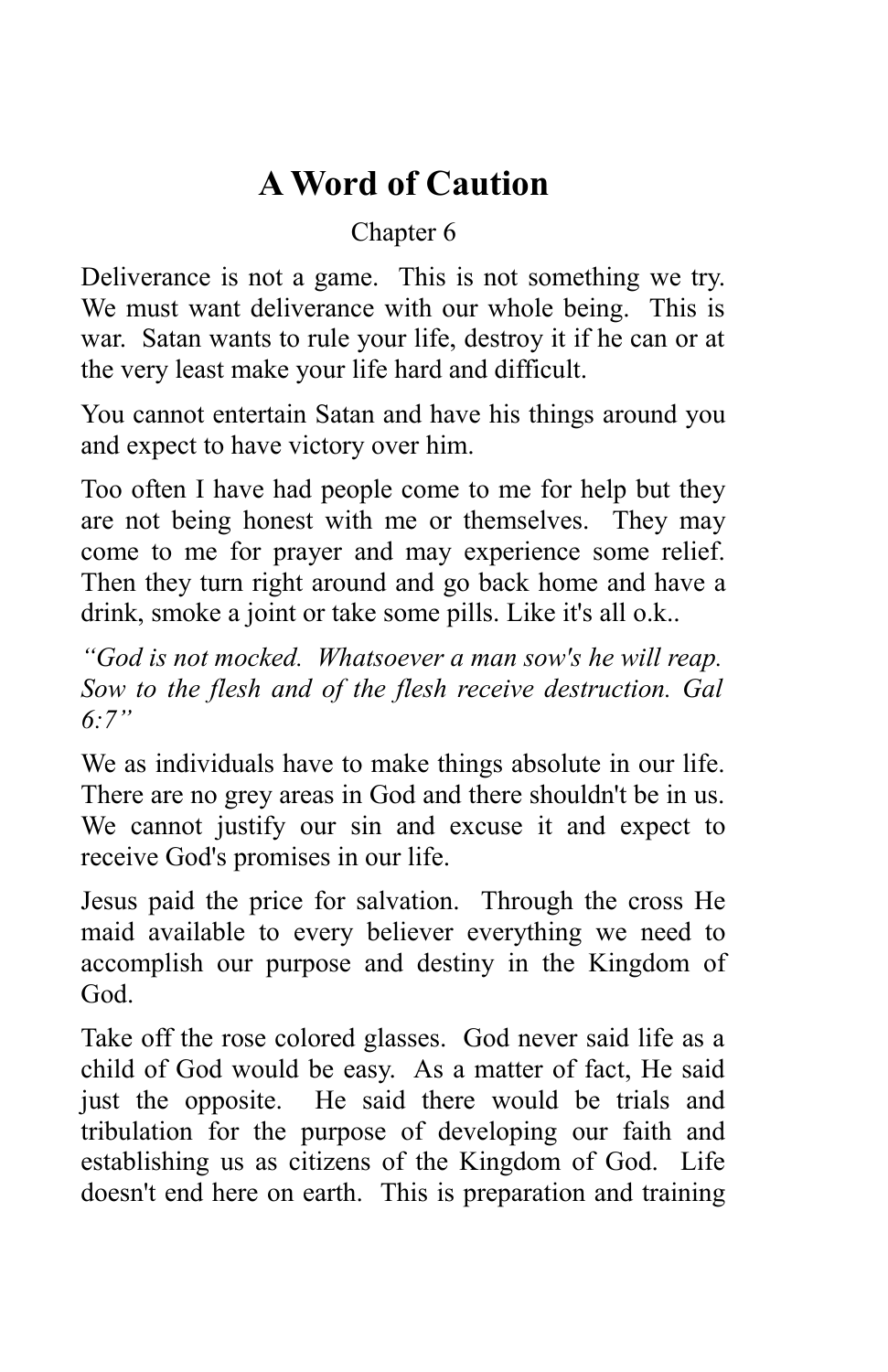for eternity.

Most of the warfare we face is within ourselves. The way we perceive the world and those in it. How we respond or react to it. Our need to know, our fears of what we don't know. Fears about fully submitting our life to someone we may not feel or see. Our need to control our lives and those around us.

*"Mat 16:25 For whosoever will save his life shall lose it: and whosoever will lose his life for my sake shall find it."*

The fact is, we don't have control over anything. We can't make anything happen for us. We don't make it rain, we don't cause the sun or the moon to rise. We can't even make ourselves breath or our heart beat. Yet, without our help they continue. Why? Because God is truly God and He is in control. The sooner we learn to fall back into His arms, the better.

*"Heb 4:10 For he that is entered into his rest, he also hath ceased from his own works, as God did from his".*

There are many voices around us, even in the church, that tell us what we should do or shouldn't do to be a "productive" citizen. God's evaluation of productivity and life are different than man's.

His is based on simple obedience. We seek His instruction. He gives us the command. We obey. It is that simple. What if we don't know the command? Wait. He tell you when He's ready. It's all about timing.

Like a perfectly executed music piece. Every musician playing his part, in time brings forth a beautiful sound. If they move out of time it sounds horrible and is offensive to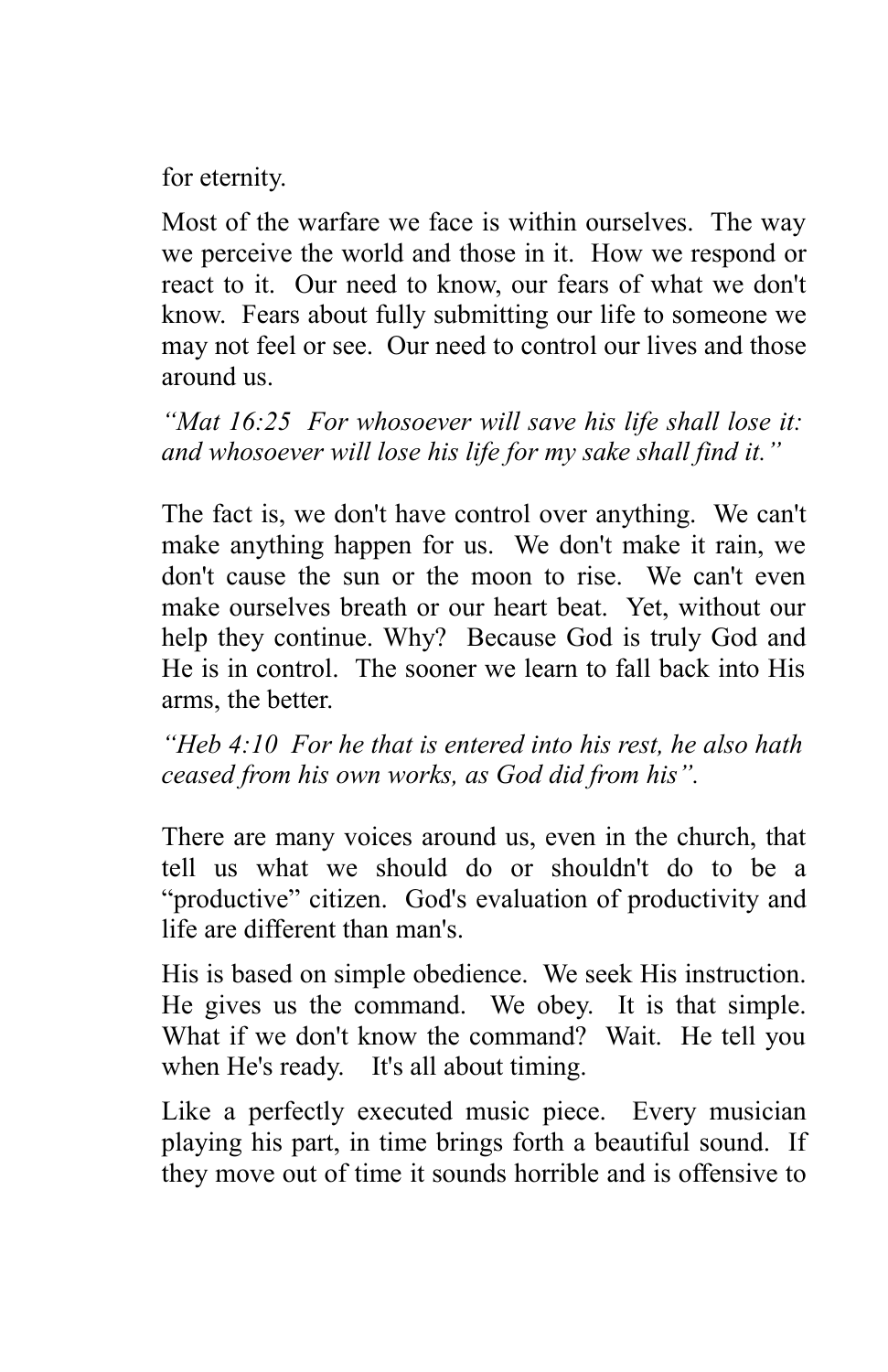our ears. So it is in the Kingdom of God. Like a great Conductor, God knows exactly when you are to play your part. He already has others lined up that will compliment what you are doing.

What? How do I expect you to be still and do nothing? It's God and He's killing you. Your flesh, your self nature will be put to death in this process.

*Psalm 131:2 "I will behave and quiet myself, like a child that is weaned from it's mother."*

We will know how to sit there and be quiet until He tells us to move. In the meantime we will struggle, get mad, throw our temper tantrums until we find that He is not giving in. We must be still.

All of Galatians chapter 5 discuss the works of the flesh. We are cautioned not to get entangled in them again once we have been set free. If we pursue God and the things of God we will not fulfill the lust of the flesh. The Holy Spirit in us will empower us to overcome.

We also shouldn't be running to everyone around asking for advice. Though there is wisdom in a multitude of counselors you must chose those people wisely. I have been through various times of testing and people were telling me what they "thought". I don't care what people think. I want to know, did you pray for me and ask God? If you did what did HE say? If you won't pray for yourself, don't expect others to. Some will, most wont. Point is in hard time you must do exactly as the Lord instructs you. It may be completely opposite of what He would have someone else do in the same situation. Our walk with Him is personal. The training He is bringing us through is also personal. Our only job is to Trust and Obey Him. If we do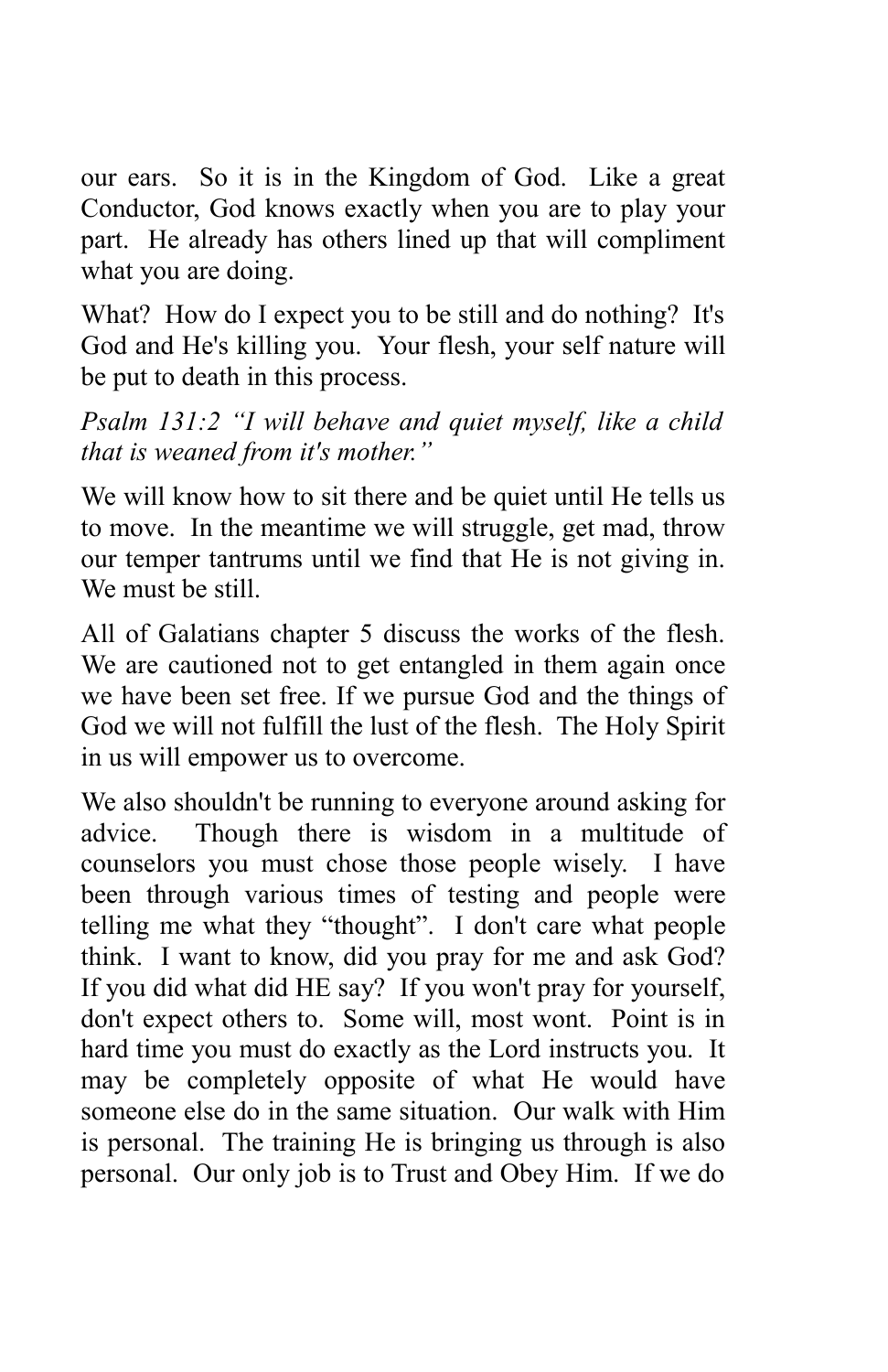He will be responsible for the results, not you.

This means we must develop a relationship with the Holy Spirit, Jesus and the Father. They are real beings. They are not some goose bump or a momentary feel good. We can have and interactive relationship with them. God does communicate with us. It is up to us whether we take the time to listen.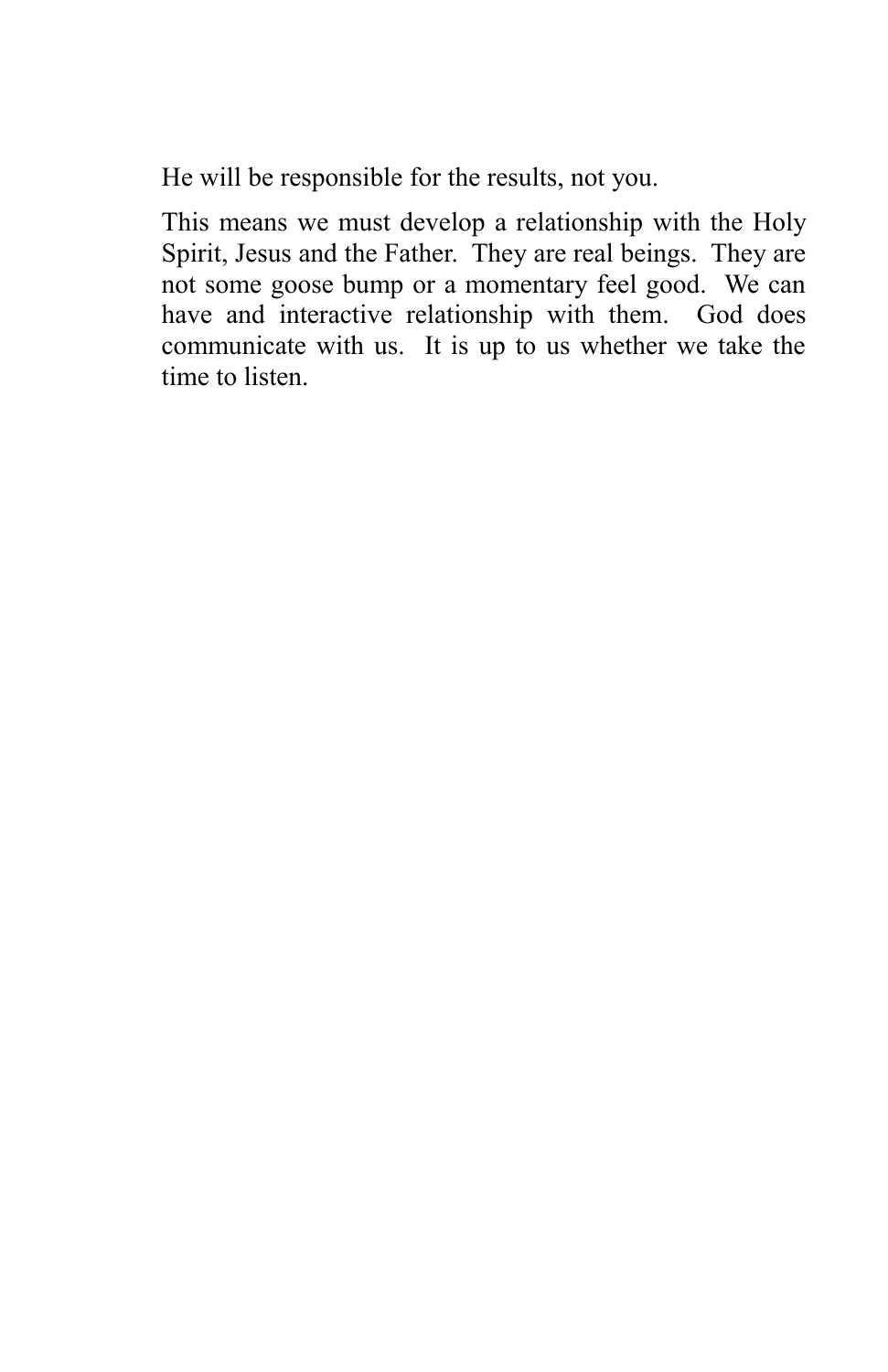# **Conclusion**

It is my prayer that this book has ministered to you in some way. That it has imparted to your life that which will bring Godly change to you

If you haven't asked Jesus into your heart, ask Him now. He is a good God and He loves you. He is standing at the door of your heart right now, knocking. Will you let Him in?

#### **Pray:**

Jesus, I am a sinner. Forgive me of my sins. Come into my heart. Take control of my life. I want everything that you have for me. Holy Spirit fill me with your presence. Help me. Amen.

Now go tell someone you have asked Jesus to be your Lord and Savior. Get water baptized. This is an act of commitment to your new life. Get a bible and begin reading it. Ask Holy Spirit to give you understanding.

 $Ram 3:23$ 

"23 for all have sinned and fall short of the glory of God,"

Luke 13:5

"5 I tell you, no! But unless you repent, you too will all perish."

"Rom 10:9

9 That if you confess with your mouth, "Jesus is Lord," and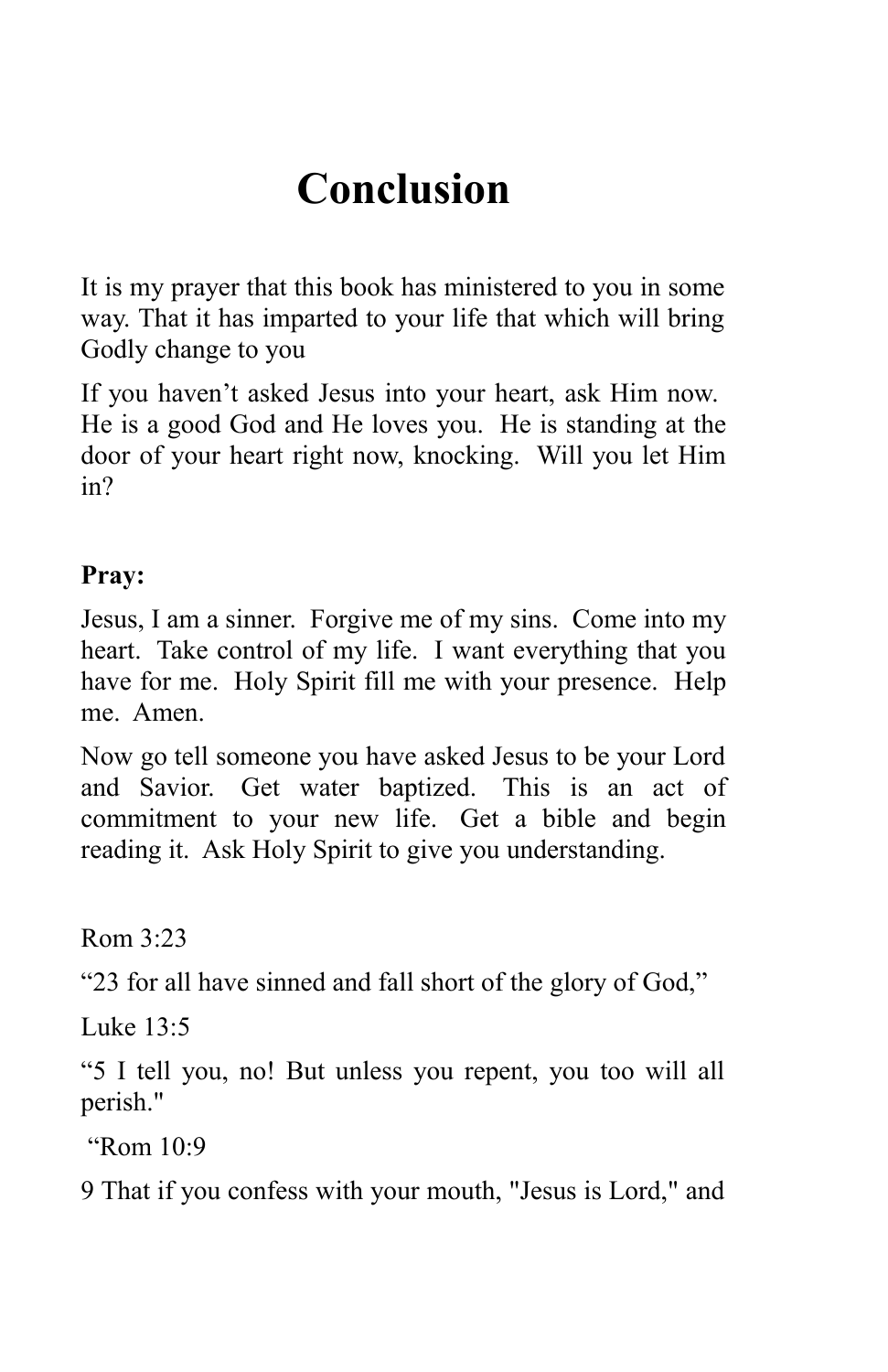believe in your heart that God raised him from the dead, you will be saved."

" Rom 10:13

13 for, Everyone who calls on the name of the Lord will be saved."

"Rom  $12:1 & 2$ 

1 Therefore, I urge you, brothers, in view of God's mercy, to offer your bodies as living sacrifices, holy and pleasing to God-- this is your spiritual act of worship."

"Rom 12:2

2 Do not conform any longer to the pattern of this world, but be transformed by the renewing of your mind. Then you will be able to test and approve what God's will is-- his good, pleasing and perfect will. (NIV)"